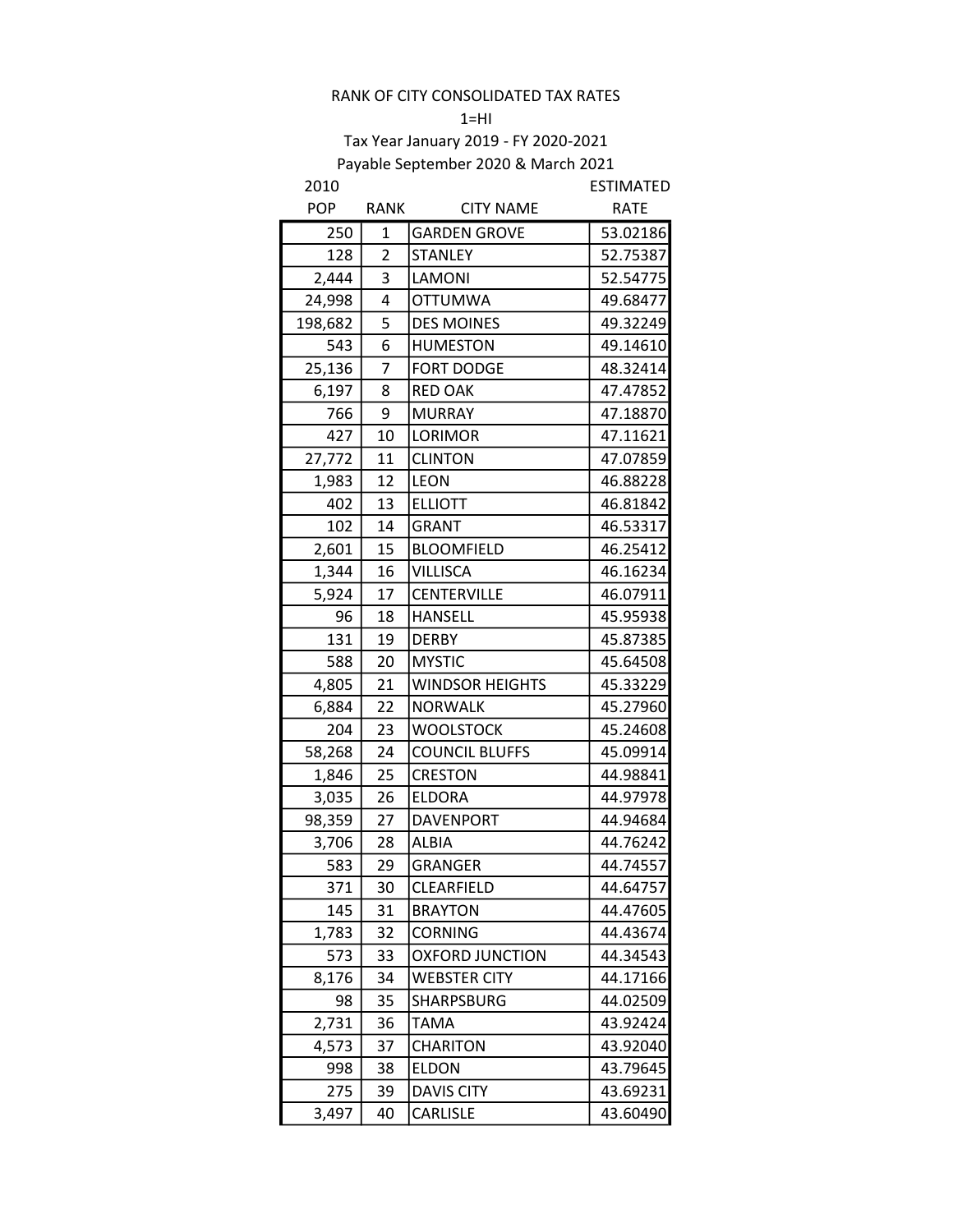$1=HI$ 

| 2010       |             |                     | <b>ESTIMATED</b> |
|------------|-------------|---------------------|------------------|
| <b>POP</b> | <b>RANK</b> | <b>CITY NAME</b>    | <b>RATE</b>      |
| 7,633      | 41          | <b>PERRY</b>        | 43.58294         |
| 4,768      | 42          | <b>WINTERSET</b>    | 43.54823         |
| 11,427     | 43          | <b>KEOKUK</b>       | 43.42960         |
| 15,579     | 44          | <b>NEWTON</b>       | 43.40120         |
| 7,731      | 45          | <b>KNOXVILLE</b>    | 43.31361         |
| 478        | 46          | <b>CASEY</b>        | 43.28395         |
| 312        | 47          | <b>DIAGONAL</b>     | 43.23951         |
| 262        | 48          | <b>COULTER</b>      | 43.12828         |
| 7,597      | 49          | SEYMOUR             | 43.05971         |
| 2,264      | 50          | <b>MADRID</b>       | 43.04051         |
| 1,591      | 51          | CORYDON             | 42.91037         |
| 917        | 52          | <b>AFTON</b>        | 42.85869         |
| 26,839     | 53          | <b>BURLINGTON</b>   | 42.84214         |
| 3,712      | 54          | <b>EAGLE GROVE</b>  | 42.73949         |
| 1,822      | 55          | <b>MOUNT AYR</b>    | 42.67341         |
| 4,659      | 56          | <b>OSCEOLA</b>      | 42.66396         |
| 2,382      | 57          | <b>AUDUBON</b>      | 42.63575         |
| 884        | 58          | <b>DAYTON</b>       | 42.47734         |
| 199        | 59          | <b>DECATUR CITY</b> | 42.38654         |
| 428        | 60          | <b>CINCINNATI</b>   | 42.37362         |
| 2,223      | 61          | <b>BONDURANT</b>    | 42.30670         |
| 7,047      | 62          | <b>WASHINGTON</b>   | 42.24782         |
| 2,264      | 63          | ROCKWELL CITY       | 42.23178         |
| 559        | 64          | <b>RUSSELL</b>      | 41.89949         |
| 136        | 65          | <b>BOUTON</b>       | 41.89857         |
| 2,539      | 66          | <b>TOLEDO</b>       | 41.89013         |
| 2,560      | 67          | <b>BELMOND</b>      | 41.87629         |
| 810        | 68          | <b>COLFAX</b>       | 41.81171         |
| 231        | 69          | <b>VAN WERT</b>     | 41.79315         |
| 120,758    | 70          | <b>CEDAR RAPIDS</b> | 41.75813         |
| 26,009     | 71          | MARSHALLTOWN        | 41.74091         |
| 5,070      | 72          | PLEASANT HILL       | 41.65518         |
| 648        | 73          | <b>FONDA</b>        | 41.58710         |
| 1,712      | 74          | <b>STUART</b>       | 41.58663         |
| 244        | 75          | <b>WOODBURN</b>     | 41.52670         |
| 191        | 76          | <b>EXLINE</b>       | 41.48149         |
| 1,099      | 77          | <b>GREENE</b>       | 41.46793         |
| 12,803     | 78          | <b>BOONE</b>        | 41.42781         |
| 10,345     | 79          | <b>ALTOONA</b>      | 41.38590         |
| 145        | 80          | WELDON              | 41.37967         |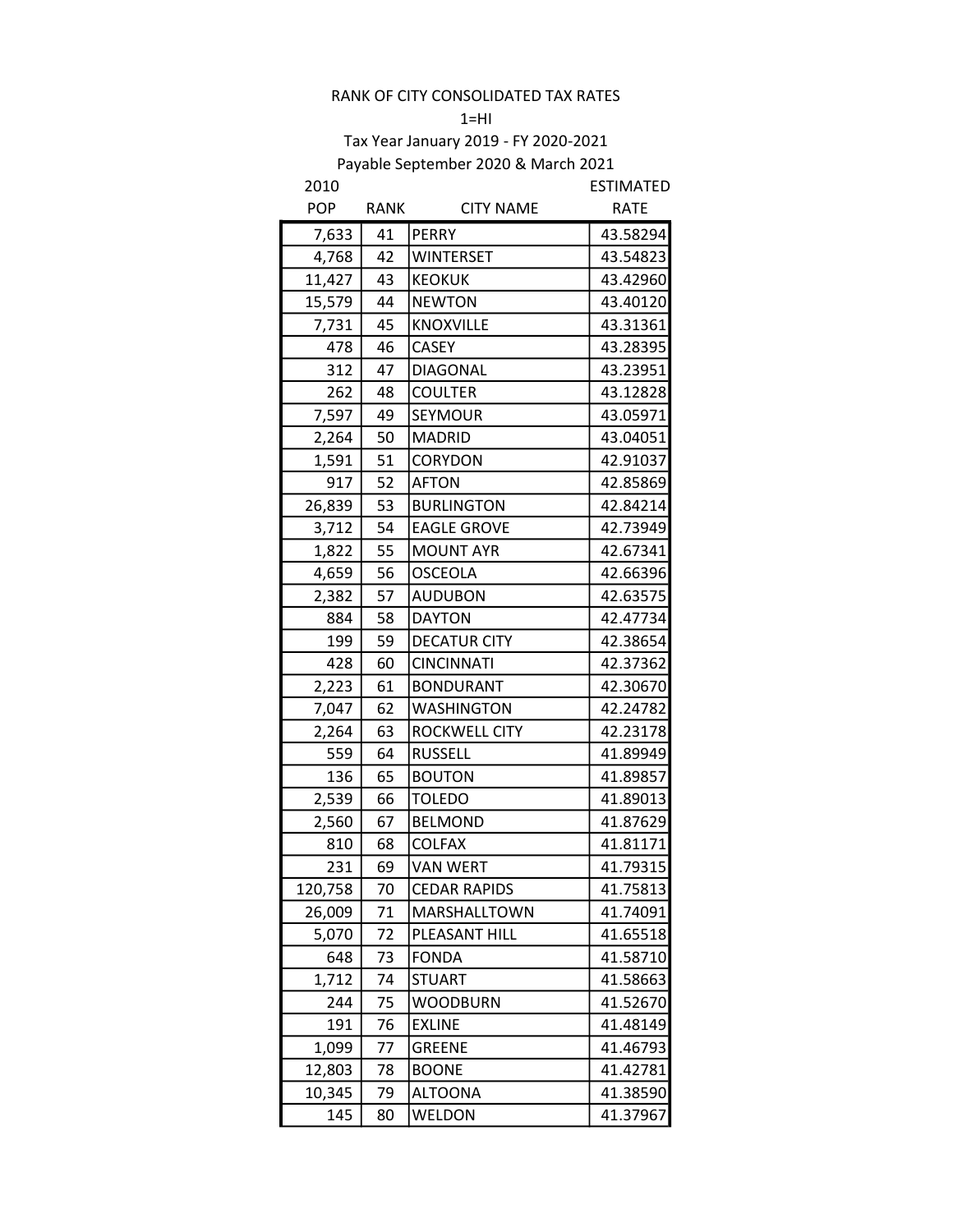# $1=HI$

| 2010       |             |                        | <b>ESTIMATED</b> |
|------------|-------------|------------------------|------------------|
| <b>POP</b> | <b>RANK</b> | <b>CITY NAME</b>       | <b>RATE</b>      |
| 46,403     | 81          | <b>WEST DES MOINES</b> | 41.31918         |
| 675        | 82          | <b>DOWS</b>            | 41.27764         |
| 1,200      | 83          | <b>WOODWARD</b>        | 41.24296         |
| 427        | 84          | <b>TRURO</b>           | 41.22446         |
| 1,809      | 85          | <b>ACKLEY</b>          | 41.20189         |
| 1,937      | 86          | <b>NEW LONDON</b>      | 41.17013         |
| 5,098      | 87          | <b>GRIMES</b>          | 41.16893         |
| 619        | 88          | <b>SAINT CHARLES</b>   | 41.15137         |
| 7,339      | 89          | <b>DENISON</b>         | 41.12887         |
| 584        | 90          | <b>TITONKA</b>         | 41.12784         |
| 1,175      | 91          | <b>PANORA</b>          | 41.12626         |
| 4,626      | 92          | <b>JEFFERSON</b>       | 41.10057         |
| 1,300      | 93          | <b>SIDNEY</b>          | 41.09564         |
| 1,465      | 94          | <b>ELKADER</b>         | 41.08938         |
| 438        | 95          | LEWIS                  | 41.05001         |
| 6,014      | 96          | INDEPENDENCE           | 40.96288         |
| 810        | 97          | <b>EXIRA</b>           | 40.89981         |
| 31         | 98          | <b>COBURG</b>          | 40.87990         |
| 29,072     | 99          | URBANDALE              | 40.77818         |
| 62,220     | 100         | <b>IOWA CITY</b>       | 40.76737         |
| 6,656      | 101         | <b>ESTHERVILLE</b>     | 40.74137         |
| 5,546      | 102         | SHENANDOAH             | 40.73403         |
| 1,306      | 103         | <b>SLATER</b>          | 40.69951         |
| 464        | 104         | SALEM                  | 40.65960         |
| 13         | 105         | LE ROY                 | 40.63706         |
| 499        | 106         | <b>COLLINS</b>         | 40.61985         |
| 2,992      | 107         | <b>MISSOURI VALLEY</b> | 40.59483         |
| 5,358      | 108         | <b>GLENWOOD</b>        | 40.58642         |
| 10,076     | 109         | <b>STORM LAKE</b>      | 40.55530         |
| 1,401      | 110         | <b>LENOX</b>           | 40.54054         |
| 68,747     | 111         | <b>WATERLOO</b>        | 40.46092         |
| 285        | 112         | <b>MONTOUR</b>         | 40.34957         |
| 2,968      | 113         | <b>CLARION</b>         | 40.31094         |
| 194        | 114         | <b>REASNOR</b>         | 40.30233         |
| 109        | 115         | NUMA                   | 40.28369         |
| 7,257      | 116         | <b>ATLANTIC</b>        | 40.24127         |
| 604        | 117         | <b>SCRANTON</b>        | 40.22017         |
| 26,294     | 118         | <b>MARION</b>          | 40.21413         |
| 218        | 119         | <b>ROWAN</b>           | 40.14277         |
| 27,117     | 120         | ANKENY                 | 40.11988         |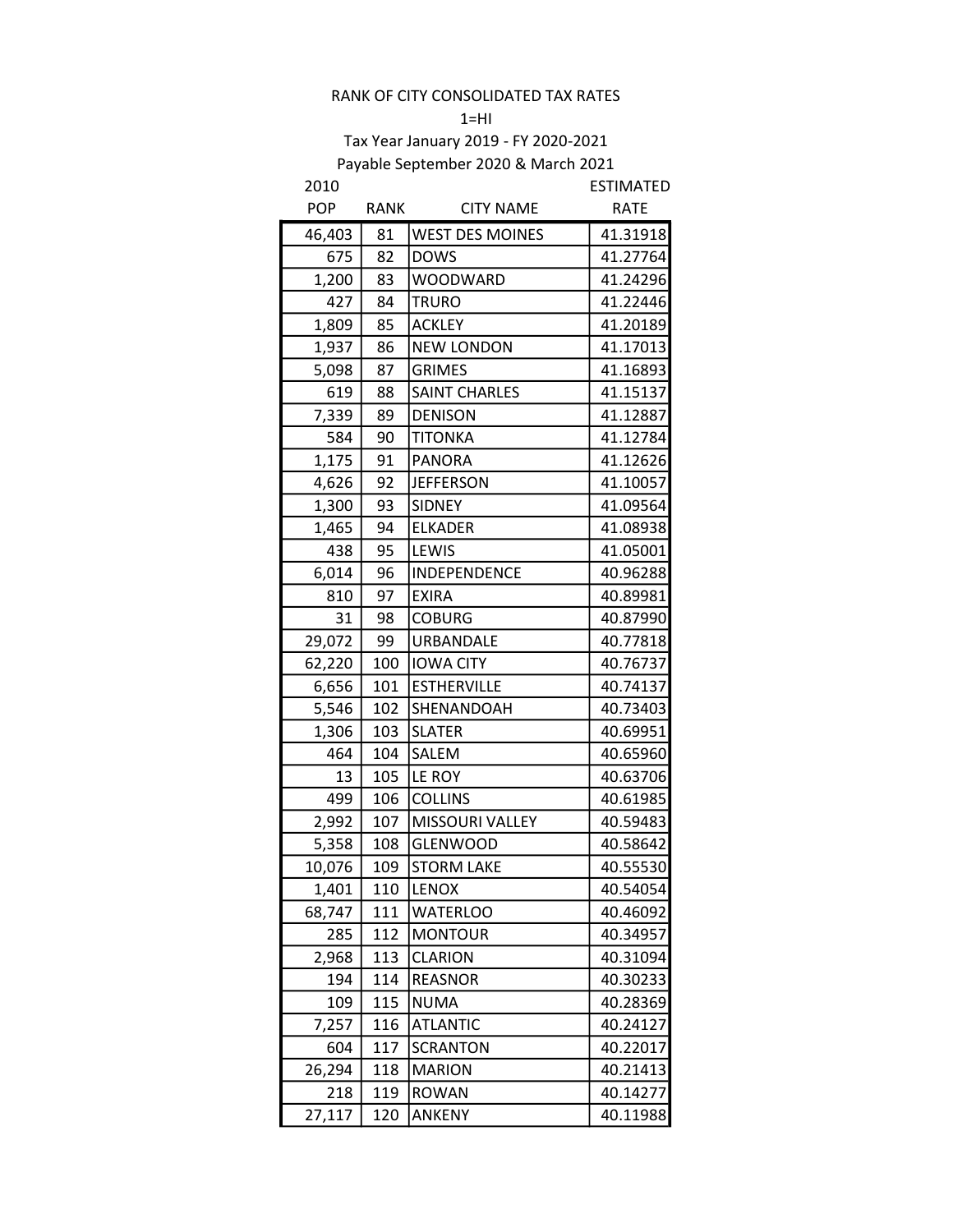#### $1=$ HI

| 2010       |      |                     | <b>ESTIMATED</b> |
|------------|------|---------------------|------------------|
| <b>POP</b> | RANK | <b>CITY NAME</b>    | <b>RATE</b>      |
| 281        | 121  | CUMBERLAND          | 40.10441         |
| 243        | 122  | <b>LUCAS</b>        | 40.09913         |
| 372        | 123  | <b>KELLERTON</b>    | 40.07935         |
| 1,064      | 124  | <b>EDDYVILLE</b>    | 39.95009         |
| 8,649      | 125  | <b>JOHNSTON</b>     | 39.94581         |
| 1,620      | 126  | <b>BEDFORD</b>      | 39.89958         |
| 70         | 127  | <b>VINING</b>       | 39.88321         |
| 2,344      | 128  | <b>POLK CITY</b>    | 39.86985         |
| 1,298      | 129  | EARLHAM             | 39.81979         |
| 72         | 130  | RINARD              | 39.80268         |
| 509        | 131  | <b>FARRAGUT</b>     | 39.79461         |
| 12,998     | 132  | <b>INDIANOLA</b>    | 39.76470         |
| 1,539      | 133  | PLEASANTVILLE       | 39.75480         |
| 1,476      | 134  | <b>LAURENS</b>      | 39.69505         |
| 1,019      | 135  | <b>URBANA</b>       | 39.58475         |
| 192        | 136  | <b>BLOCKTON</b>     | 39.57755         |
| 362        | 137  | <b>ELKHART</b>      | 39.55647         |
| 153        | 138  | <b>EAST PERU</b>    | 39.52173         |
| 174        | 139  | <b>GOODELL</b>      | 39.48515         |
| 6,692      | 140  | <b>OELWEIN</b>      | 39.45354         |
| 1,052      | 141  | <b>BAXTER</b>       | 39.41914         |
| 1,564      | 142  | <b>WOODBINE</b>     | 39.41530         |
| 598        | 143  | <b>ELMA</b>         | 39.39221         |
| 2,878      | 144  | <b>BELLE PLAINE</b> | 39.36635         |
| 15,123     | 145  | CORALVILLE          | 39.32693         |
| 1,787      | 146  | <b>LAKE CITY</b>    | 39.31458         |
| 2,129      | 147  | <b>GREENFIELD</b>   | 39.30408         |
| 5,102      | 148  | <b>VINTON</b>       | 39.29383         |
| 424        | 149  | CALLENDER           | 39.27334         |
| 1,012      | 150  | LANSING             | 39.25009         |
| 85,013     | 151  | <b>SIOUX CITY</b>   | 39.23536         |
| 439        | 152  | ALLEMAN             | 39.20881         |
| 5,193      | 153  | <b>IOWA FALLS</b>   | 39.18687         |
| 185        | 154  | <b>DRAKESVILLE</b>  | 39.18505         |
| 304        | 155  | <b>RIVERTON</b>     | 39.16211         |
| 70         | 156  | <b>SHANNON CITY</b> | 39.13324         |
| 66         | 157  | <b>THAYER</b>       | 39.13324         |
| 130        | 158  | <b>MELROSE</b>      | 39.10424         |
| 88         | 159  | RATHBUN             | 39.08303         |
| 710        | 160  | <b>POMEROY</b>      | 39.04570         |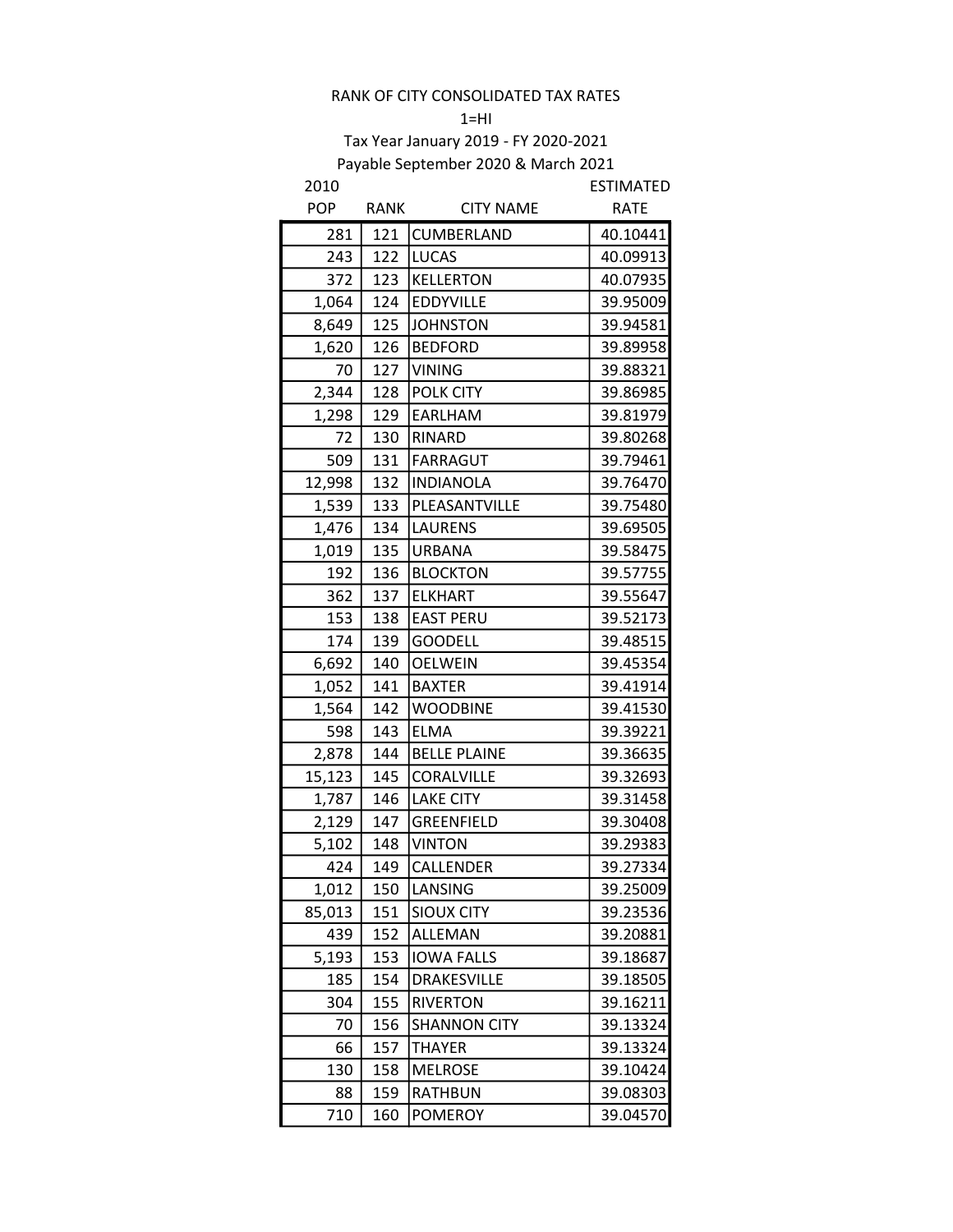#### $1=HI$

| 2010       |      |                       | <b>ESTIMATED</b> |
|------------|------|-----------------------|------------------|
| <b>POP</b> | RANK | <b>CITY NAME</b>      | <b>RATE</b>      |
| 269        | 161  | <b>MINGO</b>          | 39.01785         |
| 2,007      | 162  | <b>CENTER POINT</b>   | 38.99768         |
| 687        | 163  | <b>BRIGHTON</b>       | 38.98296         |
| 229        | 164  | <b>KAMRAR</b>         | 38.96466         |
| 120        | 165  | CROMWELL              | 38.90599         |
| 3,390      | 166  | <b>MOUNT VERNON</b>   | 38.87737         |
| 371        | 167  | <b>PIERSON</b>        | 38.86475         |
| 391        | 168  | <b>MINBURN</b>        | 38.85876         |
| 659        | 169  | <b>NEW HARTFORD</b>   | 38.79824         |
| 4,218      | 170  | <b>HAMPTON</b>        | 38.78501         |
| 904        | 171  | <b>ALDEN</b>          | 38.77935         |
| 8,751      | 172  | <b>MOUNT PLEASANT</b> | 38.72592         |
| 10,938     | 173  | <b>OSKALOOSA</b>      | 38.71351         |
| 225        | 174  | <b>GRAND RIVER</b>    | 38.68741         |
| 3,248      | 175  | <b>CARTER LAKE</b>    | 38.67510         |
| 964        | 176  | <b>GRAND JUNCTION</b> | 38.56706         |
| 2,316      | 177  | <b>HUXLEY</b>         | 38.55902         |
| 2,212      | 178  | <b>JESUP</b>          | 38.50029         |
| 675        | 179  | <b>ROLFE</b>          | 38.47353         |
| 3,332      | 180  | <b>WEST LIBERTY</b>   | 38.44076         |
| 287        | 181  | <b>CHELSEA</b>        | 38.43877         |
| 237        | 182  | <b>JAMAICA</b>        | 38.39897         |
| 571        | 183  | <b>OTHO</b>           | 38.38270         |
| 162        | 184  | <b>CUMMING</b>        | 38.32453         |
| 5,690      | 185  | CLARINDA              | 38.32258         |
| 126        | 186  | <b>FERGUSON</b>       | 38.31971         |
| 4,362      | 187  | <b>FOREST CITY</b>    | 38.29868         |
| 676        | 188  | <b>ELGIN</b>          | 38.28765         |
| 884        | 189  | <b>ESSEX</b>          | 38.27560         |
| 414        | 190  | MASSENA               | 38.20570         |
| 247        | 191  | <b>VOLGA</b>          | 38.20138         |
| 316        | 192  | <b>PISGAH</b>         | 38.18013         |
| 22,697     | 193  | <b>MUSCATINE</b>      | 38.15439         |
| 317        | 194  | <b>FENTON</b>         | 38.14420         |
| 126        | 195  | <b>PATTERSON</b>      | 38.13599         |
| 6,480      | 196  | <b>HIAWATHA</b>       | 38.10961         |
| 89         | 197  | ARISPE                | 38.10674         |
| 5,494      | 198  | ANAMOSA               | 38.10118         |
| 9,509      | 199  | <b>FAIRFIELD</b>      | 38.09589         |
| 1,310      | 200  | <b>TRIPOLI</b>        | 38.09348         |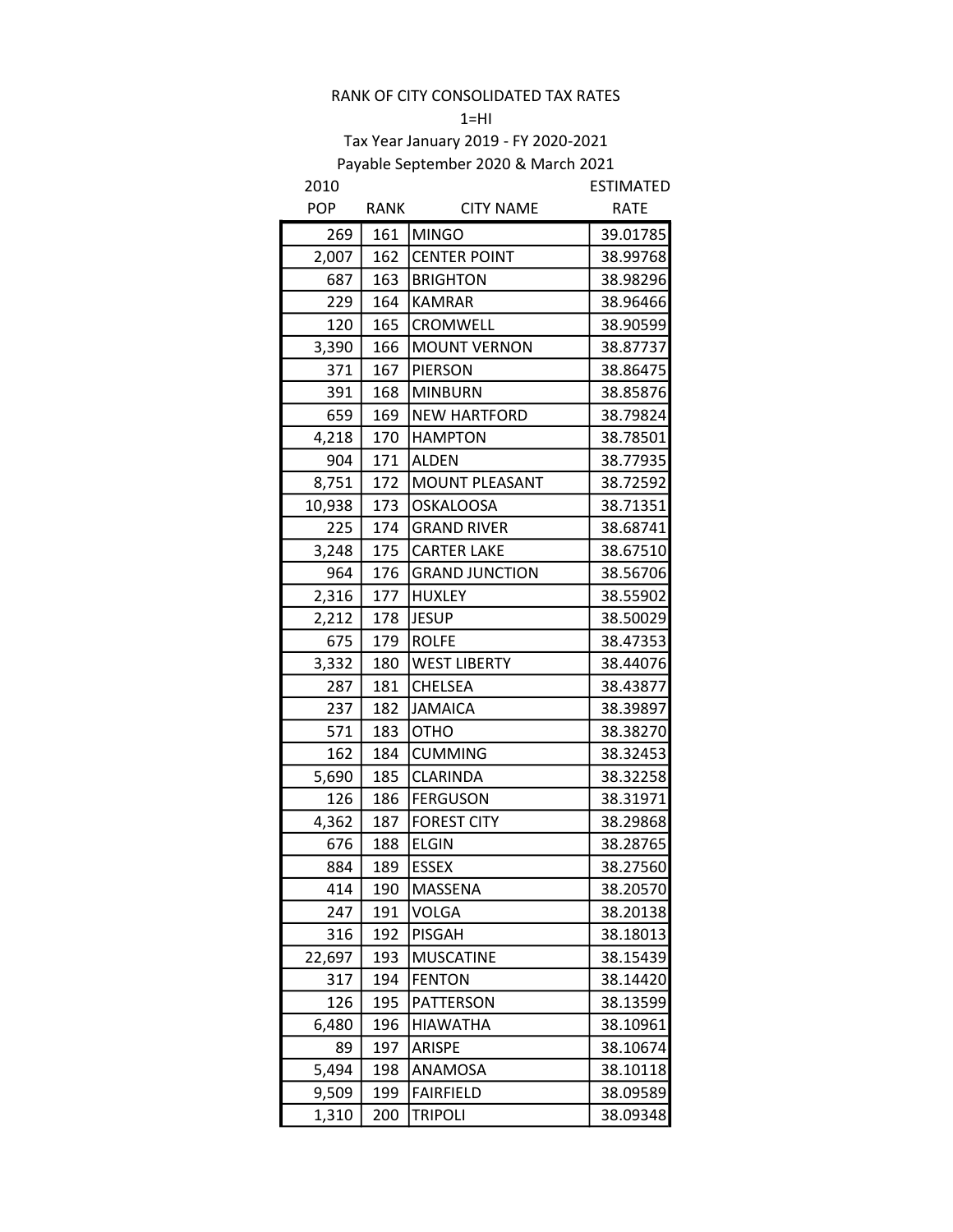#### $1=$ HI

| 2010       |             |                       | ESTIMATED   |
|------------|-------------|-----------------------|-------------|
| <b>POP</b> | <b>RANK</b> | <b>CITY NAME</b>      | <b>RATE</b> |
| 1,441      | 201         | CLARKSVILLE           | 38.08710    |
| 342        | 202         | KIMBALLTON            | 38.07695    |
| 365        | 203         | <b>MENLO</b>          | 38.04266    |
| 7,812      | 204         | <b>CHARLES CITY</b>   | 38.04259    |
| 221        | 205         | SMITHLAND             | 38.03205    |
| 319        | 206         | <b>RIPPEY</b>         | 38.01188    |
| 1,594      | 207         | <b>TRAER</b>          | 38.01172    |
| 1,808      | 208         | <b>MONROE</b>         | 37.98625    |
| 352        | 209         | <b>MALCOM</b>         | 37.97207    |
| 2,829      | 210         | <b>WILTON</b>         | 37.95322    |
| 163        | 211         | WILLIAMSON            | 37.94955    |
| 165        | 212         | ALEXANDER             | 37.92436    |
| 3,435      | 213         | <b>ADEL</b>           | 37.92252    |
| 488        | 214         | <b>STANHOPE</b>       | 37.92132    |
| 2,368      | 215         | <b>SAC CITY</b>       | 37.87495    |
| 2,209      | 216         | <b>SIGOURNEY</b>      | 37.85945    |
| 10,715     | 217         | <b>FORT MADISON</b>   | 37.84319    |
| 1,898      | 218         | <b>LISBON</b>         | 37.83296    |
| 63         | 219         | CONWAY                | 37.81425    |
| 642        | 220         | <b>SWEA CITY</b>      | 37.75536    |
| 676        | 221         | <b>DUMONT</b>         | 37.74153    |
| 3,905      | 222         | <b>CRESCO</b>         | 37.69463    |
| 218        | 223         | <b>GRAVITY</b>        | 37.60201    |
| 171        | 224         | <b>GENEVA</b>         | 37.55434    |
| 678        | 225         | <b>WHAT CHEER</b>     | 37.55388    |
| 266        | 226         | PRESCOTT              | 37.55387    |
| 1,025      | 227         | <b>KEOTA</b>          | 37.53226    |
| 40         | 228         | <b>BENTON</b>         | 37.51736    |
| 5,049      | 229         | DE WITT               | 37.50832    |
| 692        | 230         | <b>FONTANELLE</b>     | 37.44298    |
| 714        | 231         | <b>STANTON</b>        | 37.42686    |
| 668        | 232         | CARSON                | 37.41294    |
| 82         | 233         | <b>YORKTOWN</b>       | 37.33898    |
| 259        | 234         | <b>SILVER CITY</b>    | 37.32611    |
| 1,668      | 235         | <b>GUTHRIE CENTER</b> | 37.31326    |
| 5,282      | 236         | <b>HARLAN</b>         | 37.27262    |
| 2,124      | 237         | WAPELLO               | 37.27105    |
| 418        | 238         | CHURDAN               | 37.24777    |
| 1,550      | 239         | <b>MONONA</b>         | 37.20139    |
| 2,478      | 240         | <b>HAWARDEN</b>       | 37.19949    |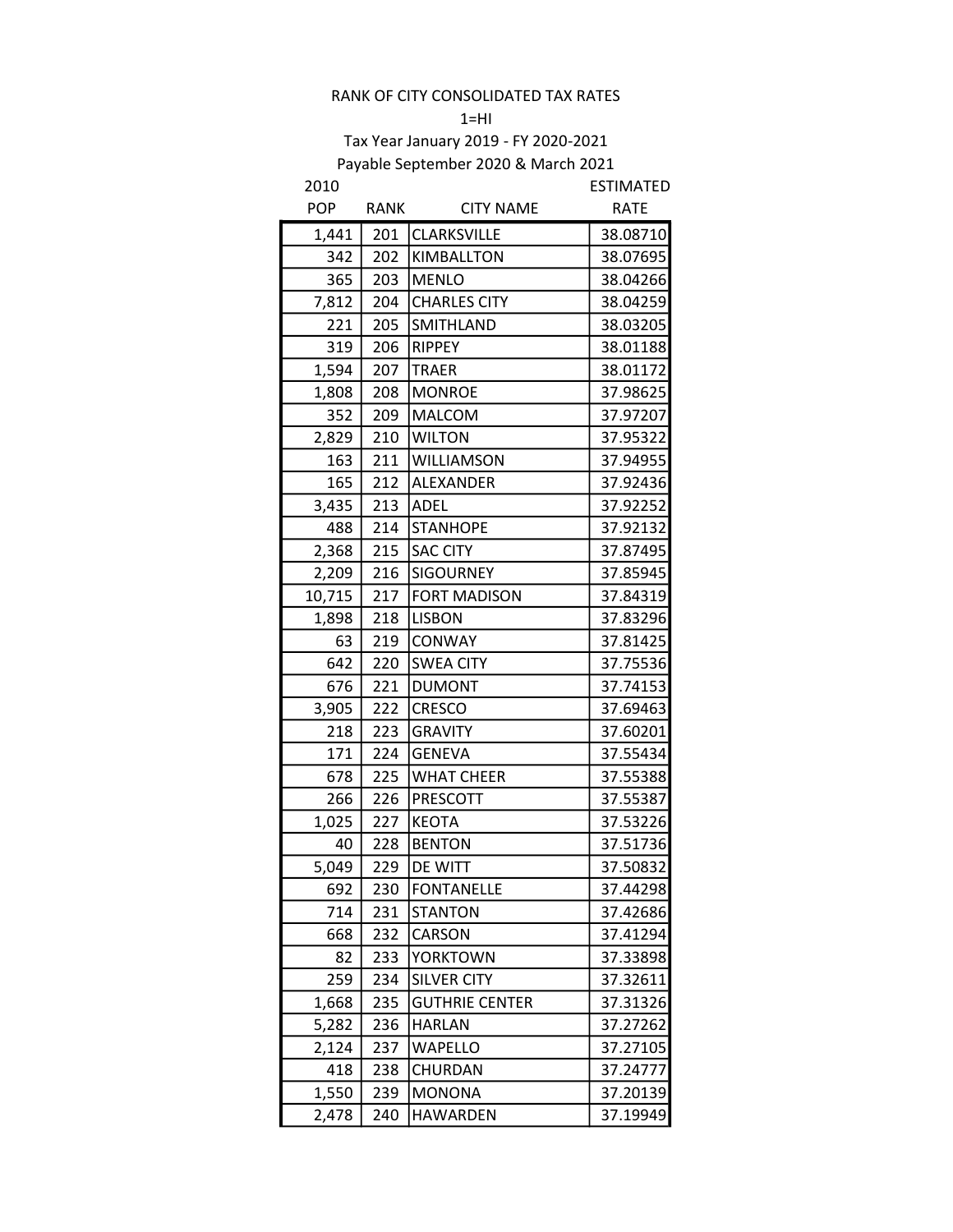#### $1=$ HI

| 2010       |      |                        | ESTIMATED   |
|------------|------|------------------------|-------------|
| <b>POP</b> | RANK | <b>CITY NAME</b>       | <b>RATE</b> |
| 688        | 241  | <b>UNDERWOOD</b>       | 37.19263    |
| 153        | 242  | <b>FLORIS</b>          | 37.18903    |
| 851        | 243  | CORRECTIONVILLE        | 37.15457    |
| 144        | 244  | <b>RICKETTS</b>        | 37.13252    |
| 89         | 245  | AREDALE                | 37.12691    |
| 2,273      | 246  | <b>POSTVILLE</b>       | 37.11959    |
| 174        | 247  | SWALEDALE              | 37.09436    |
| 1,893      | 248  | <b>MANSON</b>          | 37.07928    |
| 36,145     | 249  | <b>CEDAR FALLS</b>     | 37.03094    |
| 1,131      | 250  | <b>WINFIELD</b>        | 36.99494    |
| 352        | 251  | <b>RUNNELLS</b>        | 36.97840    |
| 84         | 252  | <b>DANA</b>            | 36.93551    |
| 975        | 253  | <b>TIFFIN</b>          | 36.93506    |
| 171        | 254  | <b>TINGLEY</b>         | 36.93310    |
| 866        | 255  | <b>VAN METER</b>       | 36.92320    |
| 5,126      | 256  | <b>WAUKEE</b>          | 36.92015    |
| 149        | 257  | <b>MARNE</b>           | 36.89293    |
| 4,452      | 258  | <b>HUMBOLDT</b>        | 36.88443    |
| 592        | 259  | <b>ALBION</b>          | 36.84698    |
| 57         | 260  | <b>ELLSTON</b>         | 36.78814    |
| 378        | 261  | <b>UTE</b>             | 36.78429    |
| 1,006      | 262  | <b>ALLISON</b>         | 36.77655    |
| 713        | 263  | <b>MORAVIA</b>         | 36.77600    |
| 246        | 264  | <b>COLLEGE SPRINGS</b> | 36.77209    |
| 3,091      | 265  | <b>ONAWA</b>           | 36.74989    |
| 252        | 266  | <b>COIN</b>            | 36.74835    |
| 871        | 267  | <b>MCGREGOR</b>        | 36.74823    |
| 1,091      | 268  | SPRINGVILLE            | 36.71054    |
| 1,139      | 269  | <b>DUNLAP</b>          | 36.70232    |
| 963        | 270  | <b>BUFFALO CENTER</b>  | 36.67448    |
| 759        | 271  | <b>HARTFORD</b>        | 36.66432    |
| 1,303      | 272  | <b>DYSART</b>          | 36.63610    |
| 705        | 273  | <b>OXFORD</b>          | 36.61957    |
| 3,958      | 274  | <b>EMMETSBURG</b>      | 36.61940    |
| 914        | 275  | <b>DANVILLE</b>        | 36.60907    |
| 839        | 276  | <b>ADAIR</b>           | 36.57181    |
| 225        | 277  | <b>LAMBS GROVE</b>     | 36.56437    |
| 325        | 278  | MACEDONIA              | 36.53552    |
| 507        | 279  | PACIFIC JUNCTION       | 36.52550    |
| 3,161      | 280  | <b>WEST BURLINGTON</b> | 36.50582    |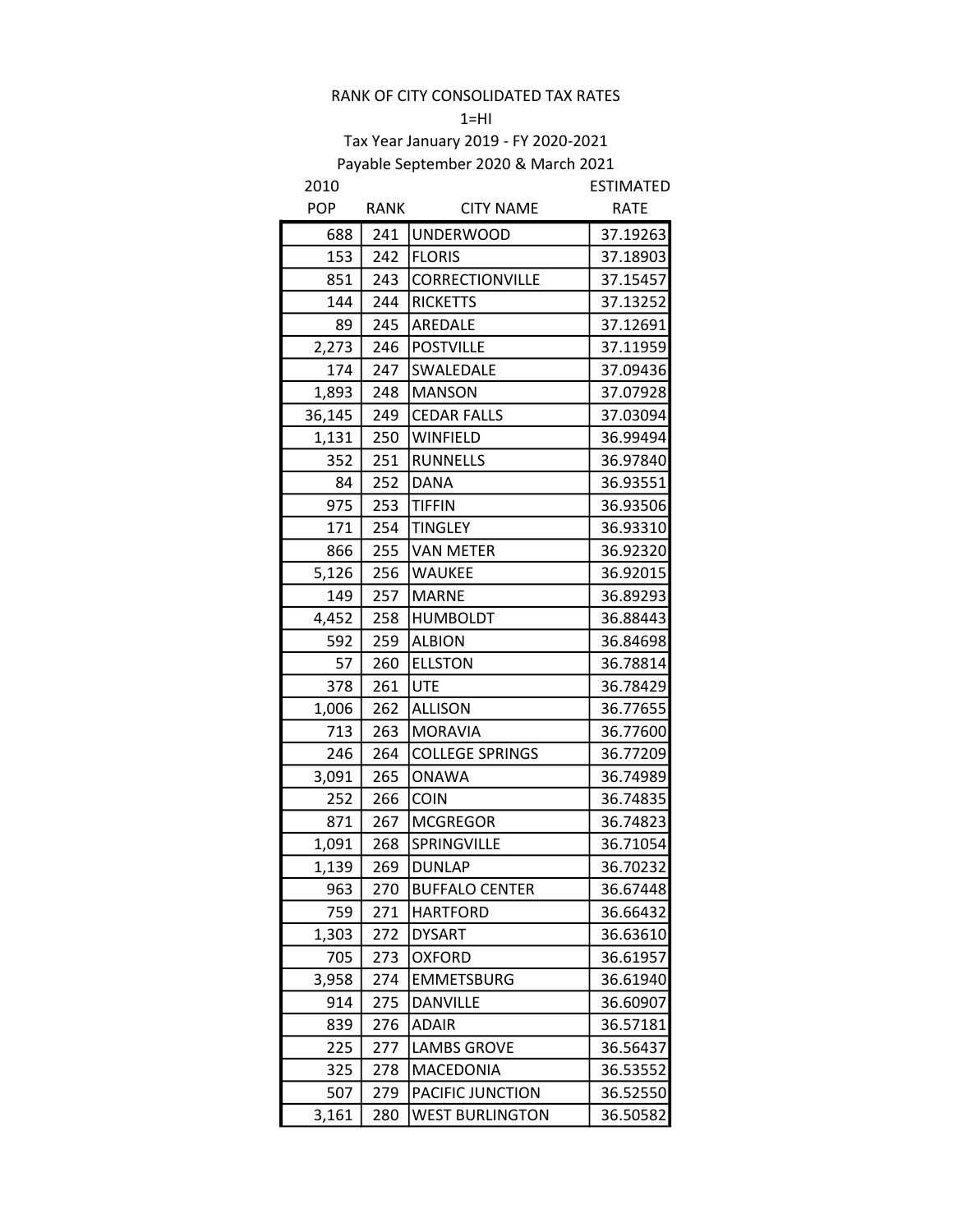#### $1=$ HI

| 2010       |             |                      | <b>ESTIMATED</b> |
|------------|-------------|----------------------|------------------|
| <b>POP</b> | <b>RANK</b> | <b>CITY NAME</b>     | <b>RATE</b>      |
| 1,298      | 281         | MELCHER-DALLAS       | 36.50403         |
| 778        | 282         | <b>WALNUT</b>        | 36.48740         |
| 840        | 283         | <b>RICEVILLE</b>     | 36.45744         |
| 6,658      | 284         | <b>NEVADA</b>        | 36.43641         |
| 300        | 285         | <b>FARMERSBURG</b>   | 36.40239         |
| 2,188      | 286         | <b>WEST BRANCH</b>   | 36.39908         |
| 535        | 287         | <b>MIDDLETOWN</b>    | 36.38911         |
| 993        | 288         | <b>TABOR</b>         | 36.33970         |
| 456        | 289         | <b>NEW MARKET</b>    | 36.33832         |
| 1,009      | 290         | DE SOTO              | 36.32094         |
| 149        | 291         | <b>WIOTA</b>         | 36.31733         |
| 1,610      | 292         | <b>AVOCA</b>         | 36.31265         |
| 2,573      | 293         | <b>ROCK RAPIDS</b>   | 36.30805         |
| 872        | 294         | <b>MORNING SUN</b>   | 36.29323         |
| 614        | 295         | <b>PALO</b>          | 36.28043         |
| 1,298      | 296         | <b>SHELL ROCK</b>    | 36.27124         |
| 140        | 297         | <b>ST DONATUS</b>    | 36.22611         |
| 2,052      | 298         | <b>BRITT</b>         | 36.22242         |
| 845        | 299         | <b>NEOLA</b>         | 36.17808         |
| 29,172     | 300         | <b>MASON CITY</b>    | 36.16948         |
| 1,393      | 301         | WELLMAN              | 36.15774         |
| 11,317     | 302         | <b>SPENCER</b>       | 36.15415         |
| 8,172      | 303         | <b>DECORAH</b>       | 36.12472         |
| 1,169      | 304         | <b>BLUE GRASS</b>    | 36.11451         |
| 1,039      | 305         | <b>GRISWOLD</b>      | 36.11337         |
| 2,275      | 306         | LA PORTE CITY        | 36.08785         |
| 938        | 307         | SHELLSBURG           | 36.07320         |
| 5,257      | 308         | <b>MANCHESTER</b>    | 36.07267         |
| 402        | 309         | <b>ORIENT</b>        | 36.06362         |
| 500        | 310         | <b>BATAVIA</b>       | 36.05004         |
| 930        | 311         | <b>SHEFFIELD</b>     | 36.04967         |
| 5,367      | 312         | <b>NORTH LIBERTY</b> | 36.04727         |
| 1,054      | 313         | APLINGTON            | 36.04052         |
| 559        | 314         | <b>ALBURNETT</b>     | 36.02027         |
| 37         | 315         | PLEASANTON           | 36.01257         |
| 1,365      | 316         | PRAIRIE CITY         | 36.00117         |
| 813        | 317         | <b>SWISHER</b>       | 35.99041         |
| 2,140      | 318         | LAKE MILLS           | 35.90267         |
| 300        | 319         | KELLEY               | 35.89133         |
| 1,715      | 320         | MITCHELLVILLE        | 35.88566         |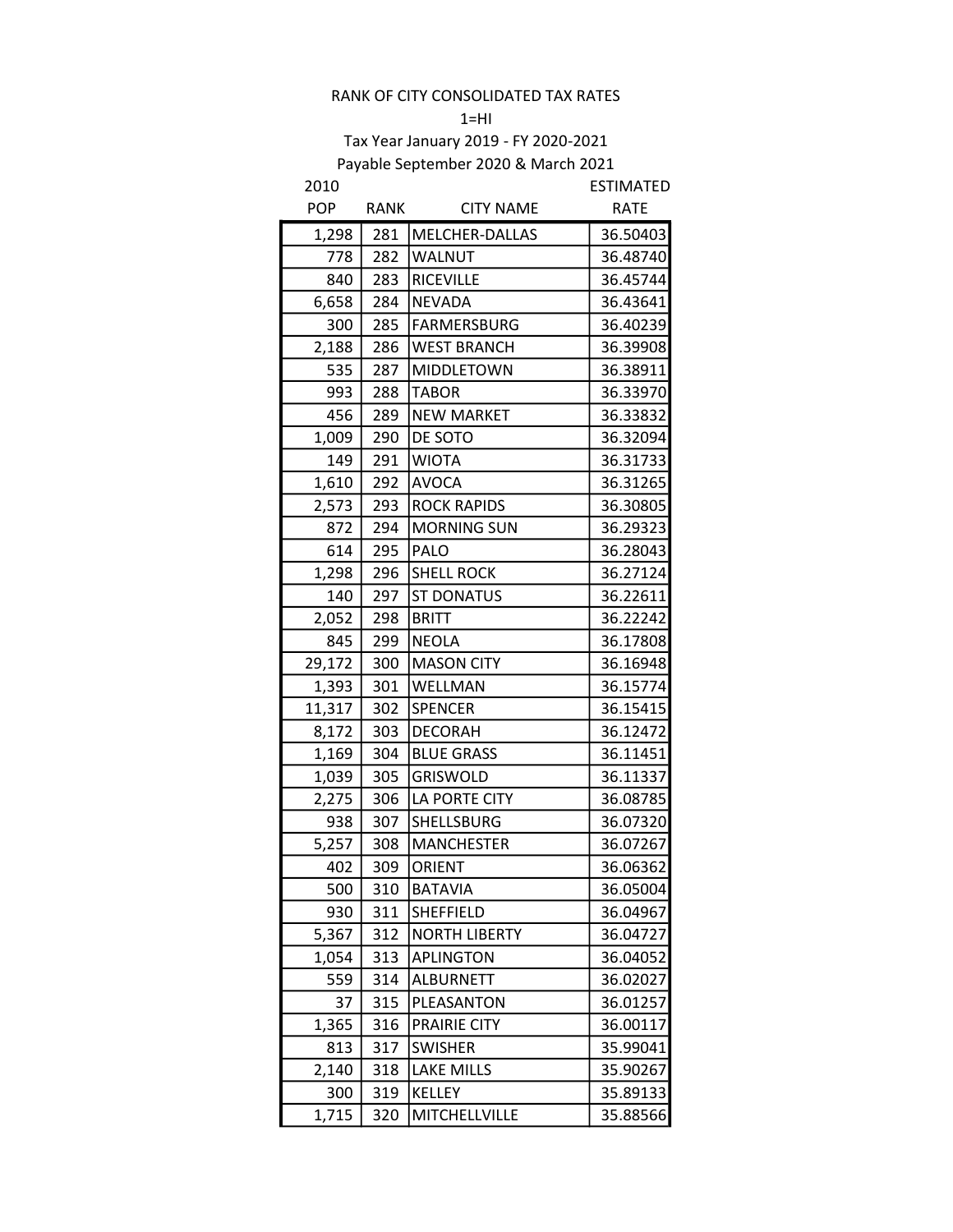#### $1=HI$

# Tax Year January 2019 - FY 2020-2021 Payable September 2020 & March 2021

| 2010       |      |                      | <b>ESTIMATED</b> |
|------------|------|----------------------|------------------|
| <b>POP</b> | RANK | <b>CITY NAME</b>     | <b>RATE</b>      |
| 887        | 321  | <b>NEWELL</b>        | 35.88428         |
| 1,157      | 322  | <b>CENTRAL CITY</b>  | 35.88202         |
| 987        | 323  | <b>GILBERT</b>       | 35.83687         |
| 716        | 324  | <b>OLIN</b>          | 35.82860         |
| 536        | 325  | <b>BAYARD</b>        | 35.82547         |
| 3,607      | 326  | <b>MONTICELLO</b>    | 35.82467         |
| 1,305      | 327  | <b>COON RAPIDS</b>   | 35.81836         |
| 2,796      | 328  | <b>SIBLEY</b>        | 35.77415         |
| 136        | 329  | <b>ST OLAF</b>       | 35.75058         |
| 583        | 330  | <b>LOVILIA</b>       | 35.74590         |
| 535        | 331  | LATIMER              | 35.74243         |
| 837        | 332  | <b>HEDRICK</b>       | 35.73979         |
| 819        | 333  | <b>CAMBRIDGE</b>     | 35.72905         |
| 336        | 334  | SHELDAHL             | 35.72355         |
| 31,275     | 335  | <b>BETTENDORF</b>    | 35.70087         |
| 245        | 336  | <b>ARTHUR</b>        | 35.67440         |
| 461        | 337  | <b>ASHTON</b>        | 35.67005         |
| 90         | 338  | <b>VARINA</b>        | 35.62655         |
| 530        | 339  | <b>CHARTER OAK</b>   | 35.55266         |
| 145        | 340  | <b>WATERVILLE</b>    | 35.53309         |
| 336        | 341  | STEAMBOAT ROCK       | 35.51237         |
| 6,112      | 342  | MAQUOKETA            | 35.50696         |
| 610        | 343  | <b>BADGER</b>        | 35.49834         |
| 720        | 344  | <b>SIOUX RAPIDS</b>  | 35.48216         |
| 431        | 345  | <b>LOHRVILLE</b>     | 35.46536         |
| 360        | 346  | LACONA               | 35.45903         |
| 220        | 347  | <b>PARNELL</b>       | 35.45884         |
| 500        | 348  | <b>MAYNARD</b>       | 35.45633         |
| 311        | 349  | <b>BRANDON</b>       | 35.42755         |
| 484        | 350  | LAKESIDE             | 35.42229         |
| 410        | 351  | <b>RYAN</b>          | 35.39767         |
| 1,677      | 352  | <b>DURANT</b>        | 35.38922         |
| 155        | 353  | <b>DAWSON</b>        | 35.38553         |
| 1,595      | 354  | <b>DALLAS CENTER</b> | 35.38365         |
| 885        | 355  | HUBBARD              | 35.37431         |
| 151        | 356  | <b>CHESTER</b>       | 35.37024         |
| 178        | 357  | <b>BRIDGEWATER</b>   | 35.31924         |
| 9,105      | 358  | <b>GRINNELL</b>      | 35.31803         |
| 2,023      | 359  | <b>OGDEN</b>         | 35.31582         |
| 296        | 360  | <b>AUBURN</b>        | 35.29939         |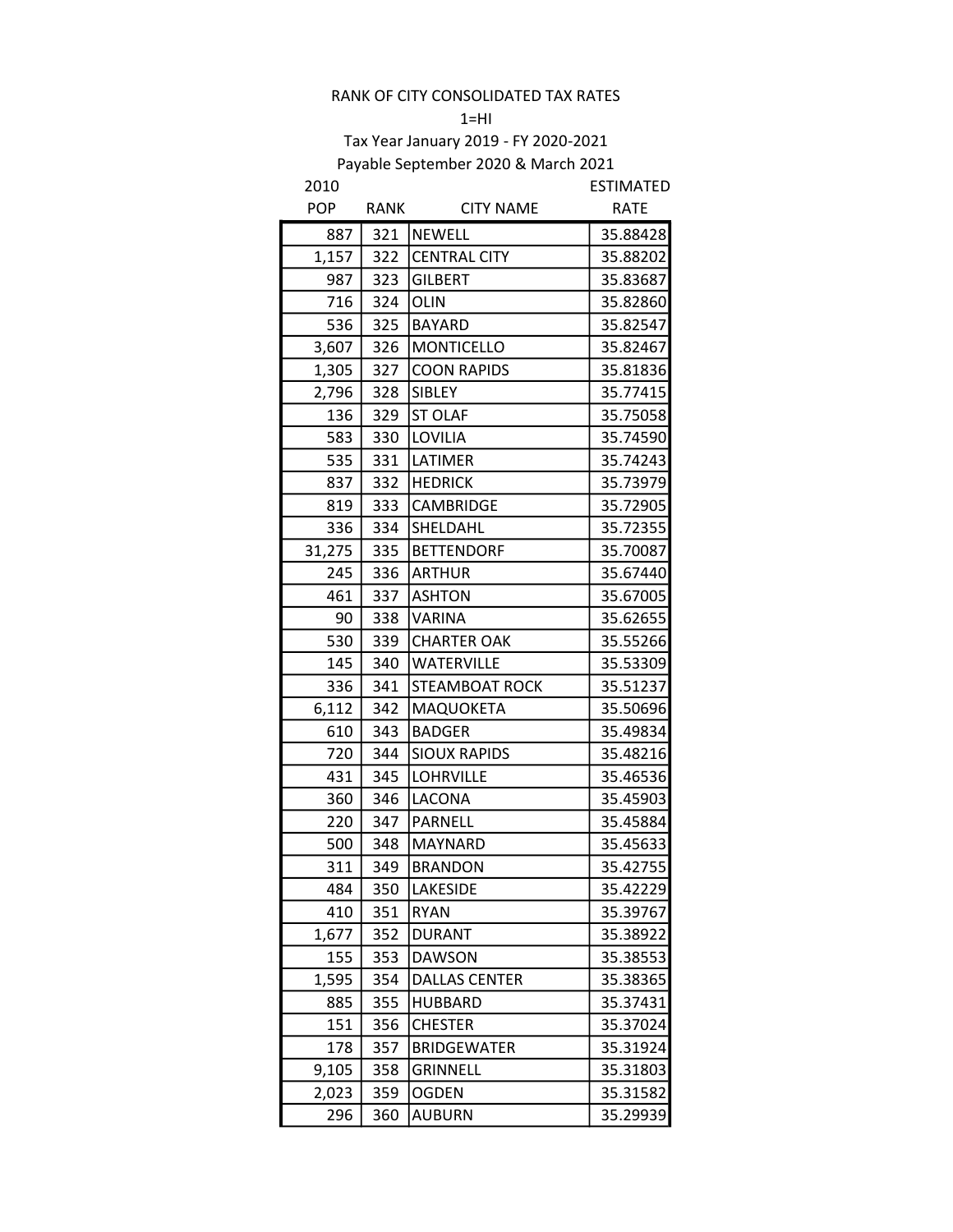#### $1=$ HI

| 2010       |      |                      | ESTIMATED   |
|------------|------|----------------------|-------------|
| <b>POP</b> | RANK | <b>CITY NAME</b>     | <b>RATE</b> |
| 92         | 361  | <b>SPRING HILL</b>   | 35.29049    |
| 132        | 362  | <b>NODAWAY</b>       | 35.28634    |
| 467        | 363  | MARTENSDALE          | 35.27626    |
| 1,301      | 364  | <b>NEW SHARON</b>    | 35.27113    |
| 12,855     | 365  | <b>CLIVE</b>         | 35.25990    |
| 427        | 366  | <b>WILLIAMS</b>      | 35.25364    |
| 302        | 367  | <b>MARATHON</b>      | 35.24259    |
| 50,731     | 368  | AMES                 | 35.23402    |
| 680        | 369  | <b>GOLDFIELD</b>     | 35.22601    |
| 8,968      | 370  | <b>WAVERLY</b>       | 35.17045    |
| 1,987      | 371  | <b>GUTTENBERG</b>    | 35.14851    |
| 596        | 372  | <b>THOMPSON</b>      | 35.10833    |
| 1,324      | 373  | <b>ROLAND</b>        | 35.07860    |
| 1,177      | 374  | SOLON                | 35.04830    |
| 900        | 375  | <b>GRAETTINGER</b>   | 35.03999    |
| 1,239      | 376  | <b>JEWELL</b>        | 35.01544    |
| 1,051      | 377  | <b>GEORGE</b>        | 34.98780    |
| 503        | 378  | <b>DOW CITY</b>      | 34.96191    |
| 1,153      | 379  | <b>ODEBOLT</b>       | 34.94227    |
| 1,149      | 380  | <b>ELY</b>           | 34.94176    |
| 2,535      | 381  | <b>MARENGO</b>       | 34.93925    |
| 537        | 382  | CRESCENT             | 34.93914    |
| 1,528      | 383  | <b>WALCOTT</b>       | 34.93567    |
| 148        | 384  | RANDALL              | 34.92116    |
| 173        | 385  | <b>MCINTIRE</b>      | 34.91870    |
| 622        | 386  | <b>AGENCY</b>        | 34.91424    |
| 436        | 387  | <b>RINGSTED</b>      | 34.90039    |
| 1,038      | 388  | <b>GOWRIE</b>        | 34.88878    |
| 410        | 389  | <b>DELTA</b>         | 34.88670    |
| 113        | 390  | <b>ROME</b>          | 34.88639    |
| 2,293      | 391  | <b>KALONA</b>        | 34.85370    |
| 923        | 392  | <b>EDGEWOOD</b>      | 34.84964    |
| 276        | 393  | GREELEY              | 34.83639    |
| 1,367      | 394  | <b>BROOKLYN</b>      | 34.80175    |
| 745        | 395  | COGGON               | 34.80082    |
| 1,058      | 396  | CALMAR               | 34.78654    |
| 9,832      | 397  | PELLA                | 34.78183    |
| 559        | 398  | <b>ALLERTON</b>      | 34.77568    |
| 767        | 399  | <b>GILBERTVILLE</b>  | 34.76755    |
| 2,596      | 400  | <b>GRUNDY CENTER</b> | 34.76082    |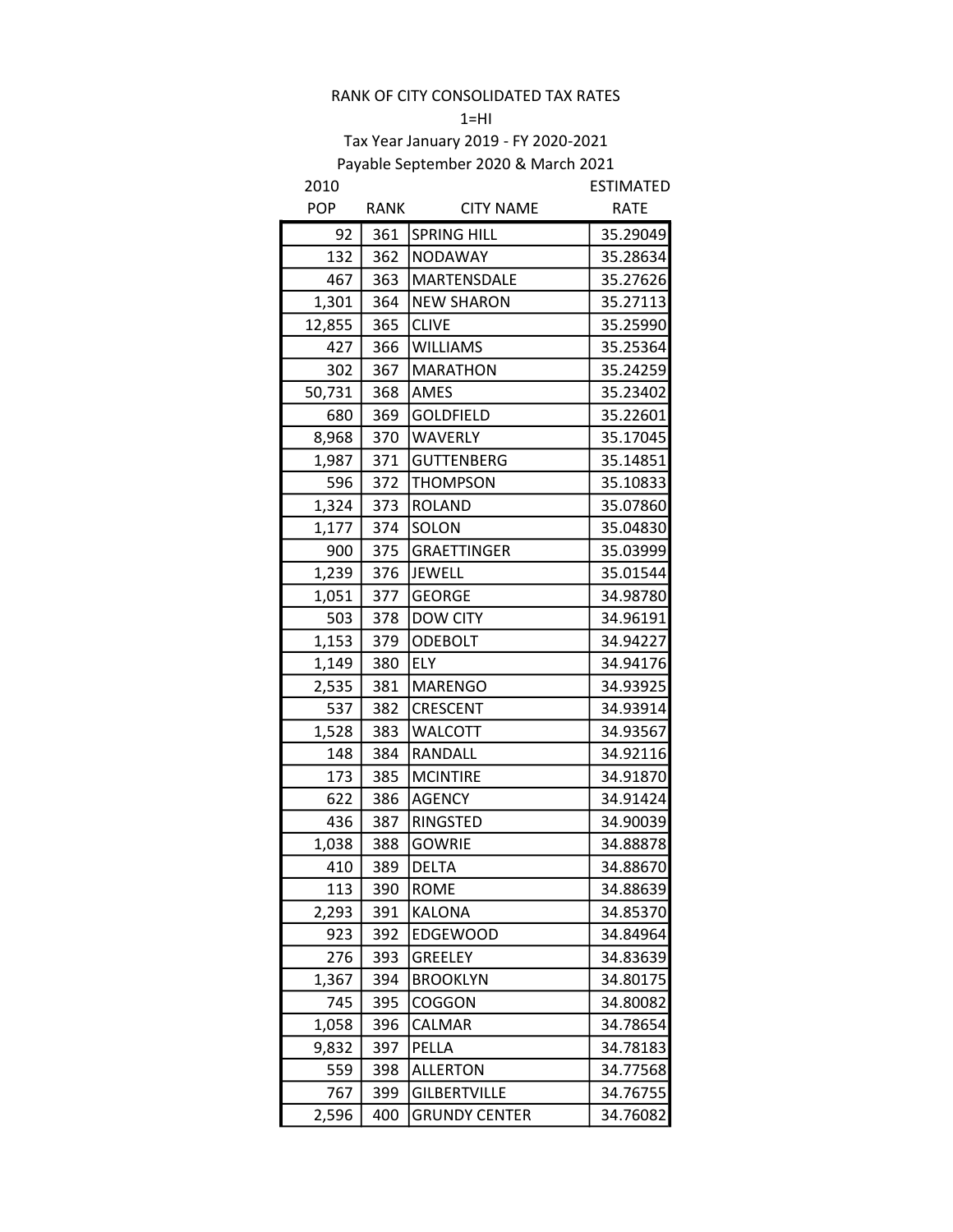#### $1=$ HI

| 2010       |      |                         | <b>ESTIMATED</b> |
|------------|------|-------------------------|------------------|
| <b>POP</b> | RANK | <b>CITY NAME</b>        | <b>RATE</b>      |
| 746        | 401  | <b>STRATFORD</b>        | 34.74034         |
| 490        | 402  | <b>ARLINGTON</b>        | 34.73255         |
| 605        | 403  | <b>EARLY</b>            | 34.73239         |
| 227        | 404  | <b>NEW PROVIDENCE</b>   | 34.70093         |
| 354        | 405  | <b>BAGLEY</b>           | 34.67903         |
| 574        | 406  | QUASQUETON              | 34.66096         |
| 531        | 407  | <b>ELLSWORTH</b>        | 34.64537         |
| 60         | 408  | <b>NORTHBORO</b>        | 34.64148         |
| 626        | 409  | <b>WYOMING</b>          | 34.63428         |
| 180        | 410  | <b>MONMOUTH</b>         | 34.61776         |
| 160        | 411  | <b>WHITTEN</b>          | 34.58253         |
| 298        | 412  | MALLARD                 | 34.57739         |
| 6,002      | 413  | <b>SIOUX CENTER</b>     | 34.56701         |
| 288        | 414  | <b>DELOIT</b>           | 34.52924         |
| 807        | 415  | <b>MAXWELL</b>          | 34.52361         |
| 209        | 416  | RANDOLPH                | 34.51551         |
| 833        | 417  | <b>REDFIELD</b>         | 34.42993         |
| 2,549      | 418  | <b>WEST UNION</b>       | 34.42220         |
| 658        | 419  | <b>MOULTON</b>          | 34.40981         |
| 1,545      | 420  | <b>LOGAN</b>            | 34.40257         |
| 950        | 421  | <b>TREYNOR</b>          | 34.39074         |
| 246        | 422  | <b>CUSHING</b>          | 34.38151         |
| 175        | 423  | PRAIRIEBURG             | 34.37725         |
| 170        | 424  | <b>HAVERHILL</b>        | 34.35578         |
| 1,440      | 425  | <b>MONTEZUMA</b>        | 34.34806         |
| 110        | 426  | <b>WEBSTER</b>          | 34.33275         |
| 1,386      | 427  | <b>STRAWBERRY POINT</b> | 34.32972         |
| 1,173      | 428  | MECHANICSVILLE          | 34.32968         |
| 3,619      | 429  | <b>OSAGE</b>            | 34.32595         |
| 5,369      | 430  | <b>CHEROKEE</b>         | 34.31930         |
| 171        | 431  | HENDERSON               | 34.31345         |
| 2,106      | 432  | <b>SUMNER</b>           | 34.27901         |
| 607        | 433  | RADCLIFFE               | 34.26805         |
| 202        | 434  | AYRSHIRE                | 34.26467         |
| 80         | 435  | DOUGHERTY               | 34.25257         |
| 750        | 436  | WALKER                  | 34.24916         |
| 61         | 437  | SANDYVILLE              | 34.23915         |
| 1,487      | 438  | OAKLAND                 | 34.21926         |
| 754        | 439  | <b>GARNAVILLO</b>       | 34.20257         |
| 1,970      | 440  | <b>POCAHONTAS</b>       | 34.18220         |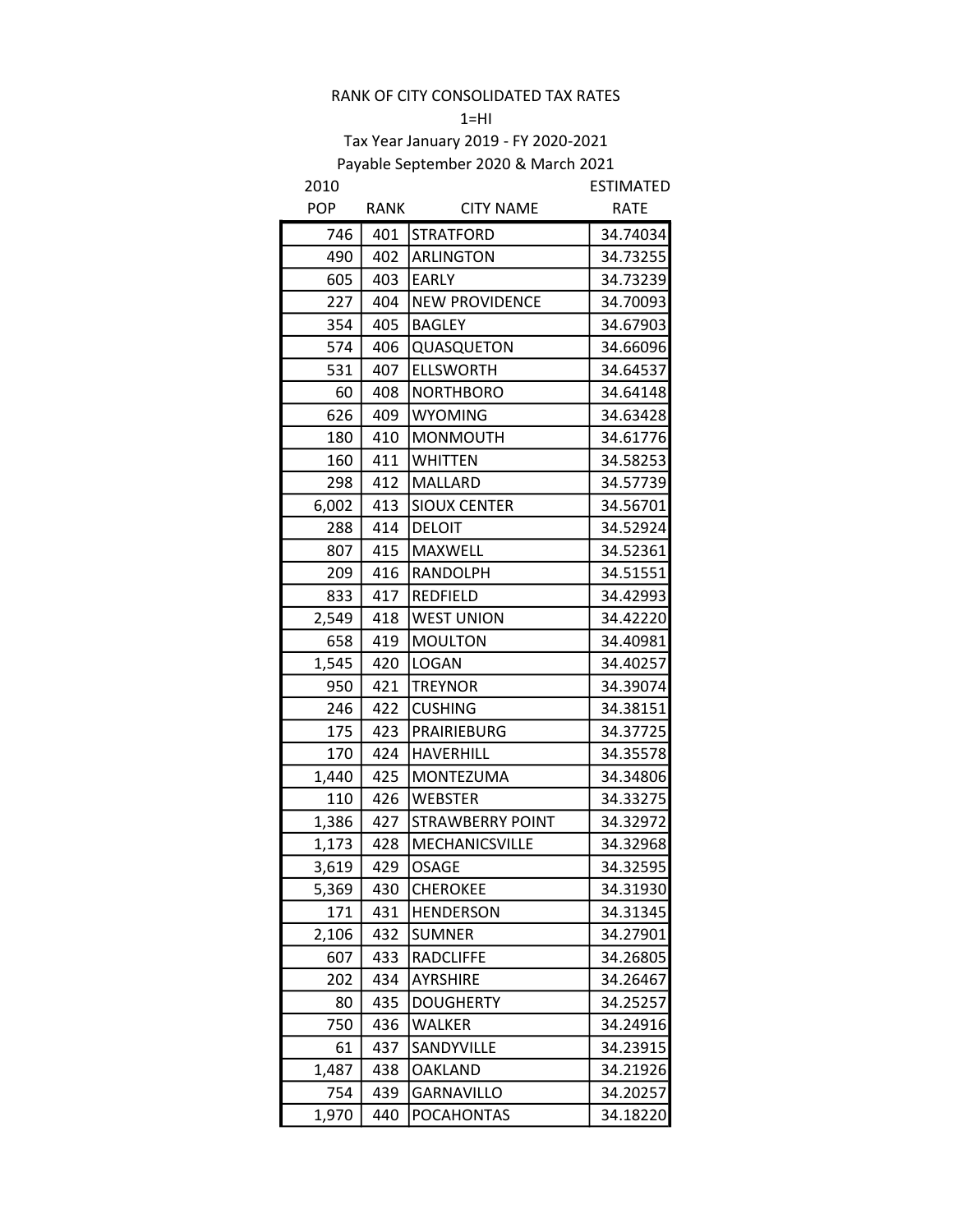$1=HI$ 

| 2010       |      |                          | <b>ESTIMATED</b> |
|------------|------|--------------------------|------------------|
| <b>POP</b> | RANK | <b>CITY NAME</b>         | <b>RATE</b>      |
| 585        | 441  | <b>IRETON</b>            | 34.17553         |
| 57         | 442  | <b>COPPOCK</b>           | 34.16774         |
| 249        | 443  | <b>OLDS</b>              | 34.16774         |
| 2,847      | 444  | LE CLAIRE                | 34.15789         |
| 1,618      | 445  | <b>NASHUA</b>            | 34.14400         |
| 1,733      | 446  | <b>HARTLEY</b>           | 34.13550         |
| 280        | 447  | <b>MARTELLE</b>          | 34.12571         |
| 326        | 448  | <b>MARBLE ROCK</b>       | 34.07205         |
| 853        | 449  | <b>OSSIAN</b>            | 34.06881         |
| 1,240      | 450  | <b>HAMBURG</b>           | 34.05480         |
| 273        | 451  | <b>KIRON</b>             | 34.03836         |
| 1,349      | 452  | <b>STATE CENTER</b>      | 34.02721         |
| 987        | 453  | UNIVERSITY HEIGHTS       | 34.02354         |
| 127        | 454  | <b>WESTWOOD</b>          | 34.02248         |
| 950        | 455  | <b>HAZLETON</b>          | 34.00346         |
| 202        | 456  | <b>BRISTOW</b>           | 33.99020         |
| 957        | 457  | <b>MONTROSE</b>          | 33.96632         |
| 11         | 458  | <b>BEACONSFIELD</b>      | 33.95381         |
| 78         | 459  | <b>REDDING</b>           | 33.95381         |
| 28         | 460  | <b>MALOY</b>             | 33.95381         |
| 469        | 461  | <b>NEW VIRGINIA</b>      | 33.93043         |
| 952        | 462  | <b>VICTOR</b>            | 33.91942         |
| 829        | 463  | <b>JANESVILLE</b>        | 33.87012         |
| 153        | 464  | <b>LEIGHTON</b>          | 33.85490         |
| 1,900      | 465  | <b>COLUMBUS JUNCTION</b> | 33.84250         |
| 4,215      | 466  | CAMANCHE                 | 33.82641         |
| 255        | 467  | LAKOTA                   | 33.82103         |
| 711        | 468  | <b>RUTHVEN</b>           | 33.80736         |
| 372        | 469  | PETERSON                 | 33.79927         |
| 1,889      | 470  | PARKERSBURG              | 33.77798         |
| 1,806      | 471  | <b>ROBINS</b>            | 33.76988         |
| 496        | 472  | <b>LIME SPRINGS</b>      | 33.76385         |
| 188        | 473  | SHAMBAUGH                | 33.76377         |
| 110        | 474  | <b>CYLINDER</b>          | 33.76185         |
| 287        | 475  | LADORA                   | 33.73047         |
| 194        | 476  | <b>AURORA</b>            | 33.70723         |
| 471        | 477  | <b>EARLING</b>           | 33.69898         |
| 2,622      | 478  | WILLIAMSBURG             | 33.69465         |
| 84         | 479  | RANDALIA                 | 33.67286         |
| 5,741      | 480  | <b>ALGONA</b>            | 33.66830         |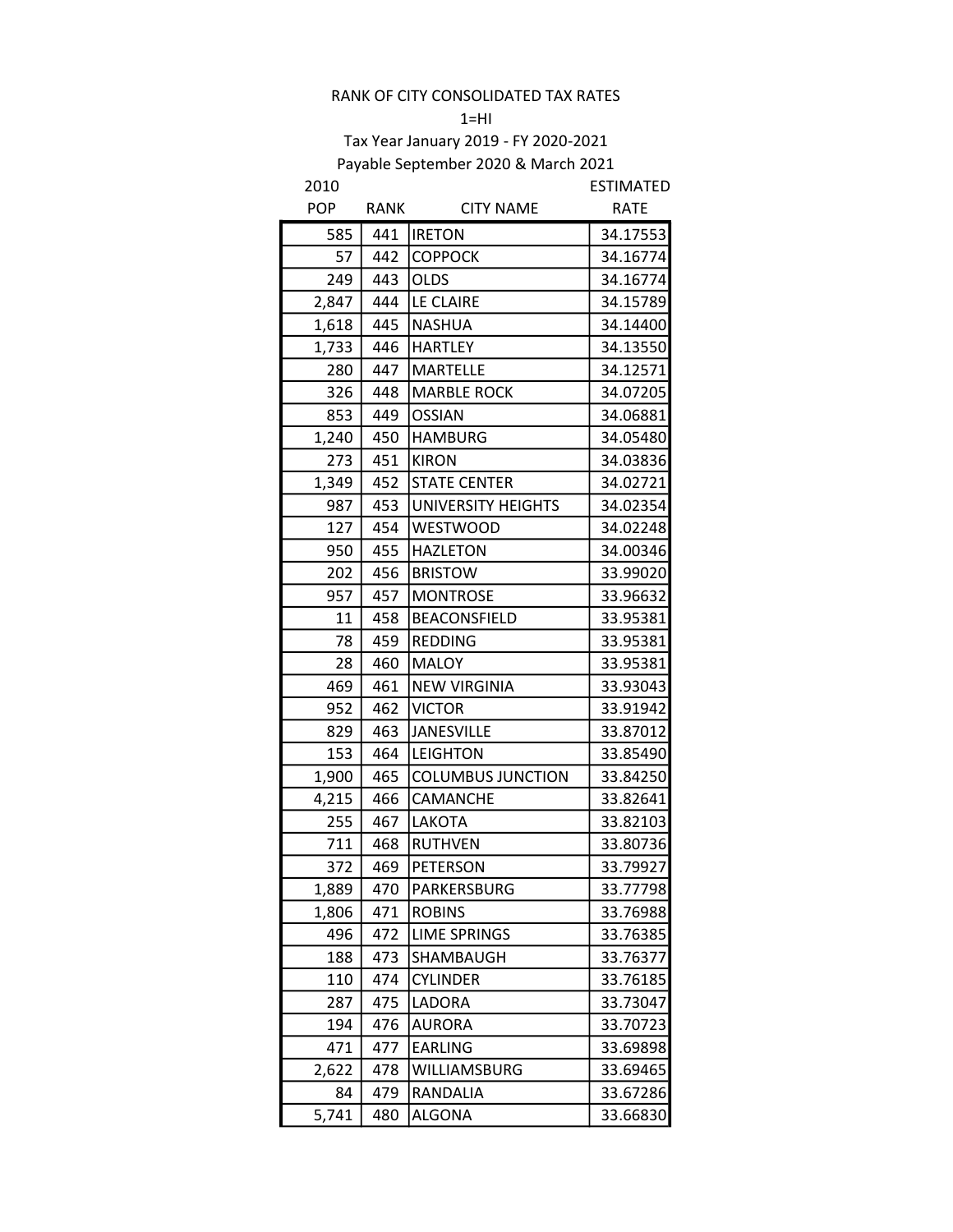#### $1=$ HI

| 2010       |      |                      | <b>ESTIMATED</b> |
|------------|------|----------------------|------------------|
| <b>POP</b> | RANK | <b>CITY NAME</b>     | <b>RATE</b>      |
| 907        | 481  | <b>ROCKFORD</b>      | 33.64471         |
| 756        | 482  | <b>FARMINGTON</b>    | 33.61742         |
| 413        | 483  | <b>GARRISON</b>      | 33.59949         |
| 178        | 484  | <b>ST LUCAS</b>      | 33.59234         |
| 105        | 485  | PROMISE CITY         | 33.56934         |
| 1,031      | 486  | <b>ST ANSGAR</b>     | 33.53588         |
| 2,350      | 487  | <b>IDA GROVE</b>     | 33.51822         |
| 587        | 488  | RICHLAND             | 33.49140         |
| 231        | 489  | <b>BLENCOE</b>       | 33.47696         |
| 213        | 490  | <b>SOUTH ENGLISH</b> | 33.46456         |
| 1,470      | 491  | <b>HOLSTEIN</b>      | 33.44432         |
| 945        | 492  | WAYLAND              | 33.41777         |
| 1,256      | 493  | <b>MALVERN</b>       | 33.39425         |
| 412        | 494  | COLESBURG            | 33.39291         |
| 944        | 495  | <b>DIKE</b>          | 33.37840         |
| 883        | 496  | <b>LEGRAND</b>       | 33.36123         |
| 1,583      | 497  | <b>MOVILLE</b>       | 33.35690         |
| 363        | 498  | <b>PERSIA</b>        | 33.33168         |
| 223        | 499  | ONSLOW               | 33.32878         |
| 58         | 500  | <b>BEVINGTON</b>     | 33.32739         |
| 28         | 501  | <b>CARBON</b>        | 33.31038         |
| 786        | 502  | <b>READLYN</b>       | 33.27395         |
| 649        | 503  | <b>ELK HORN</b>      | 33.25312         |
| 2,117      | 504  | <b>HUDSON</b>        | 33.24557         |
| 670        | 505  | SABULA               | 33.22947         |
| 49         | 506  | <b>BUCK GROVE</b>    | 33.18968         |
| 834        | 507  | <b>WEST BEND</b>     | 33.18723         |
| 82         | 508  | <b>GRAY</b>          | 33.15988         |
| 232        | 509  | <b>GOOSE LAKE</b>    | 33.14085         |
| 174        | 510  | <b>THOR</b>          | 33.13412         |
| 1,300      | 511  | <b>FAYETTE</b>       | 33.13058         |
| 277        | 512  | <b>HARVEY</b>        | 33.12086         |
| 56         | 513  | <b>RODMAN</b>        | 33.11974         |
| 159        | 514  | <b>BARNES CITY</b>   | 33.09610         |
| 62         | 515  | VALERIA              | 33.09528         |
| 503        | 516  | <b>LAMONT</b>        | 33.08850         |
| 839        | 517  | <b>MILO</b>          | 33.07125         |
| 676        | 518  | <b>GRAND MOUND</b>   | 33.06901         |
| 269        | 519  | <b>BRONSON</b>       | 33.05781         |
| 159        | 520  | <b>WELTON</b>        | 33.05548         |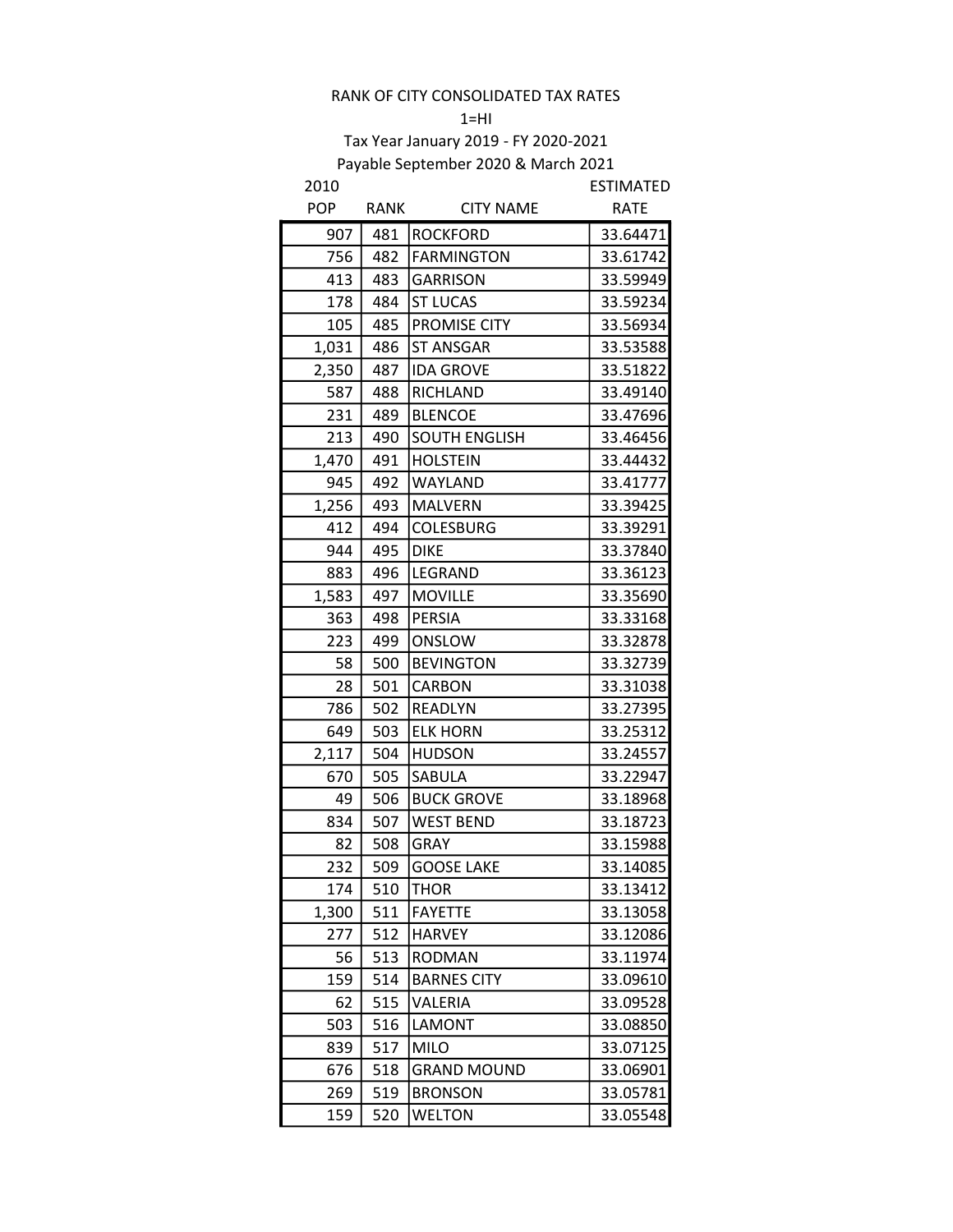#### $1=$ HI

| 2010       |             |                     | <b>ESTIMATED</b> |
|------------|-------------|---------------------|------------------|
| <b>POP</b> | <b>RANK</b> | <b>CITY NAME</b>    | <b>RATE</b>      |
| 868        | 521         | <b>COLO</b>         | 33.04720         |
| 4,914      | 522         | SHELDON             | 33.04557         |
| 4,131      | 523         | <b>WAUKON</b>       | 33.04134         |
| 285        | 524         | <b>CRYSTAL LAKE</b> | 33.02597         |
| 2,702      | 525         | <b>ROCK VALLEY</b>  | 33.01956         |
| 1,015      | 526         | <b>GLADBROOK</b>    | 32.99746         |
| 1,041      | 527         | <b>FAIRBANK</b>     | 32.99239         |
| 3,155      | 528         | <b>TIPTON</b>       | 32.92886         |
| 524        | 529         | <b>AINSWORTH</b>    | 32.92664         |
| 158        | 530         | <b>VINCENT</b>      | 32.91992         |
| 739        | 531         | <b>KANAWHA</b>      | 32.91630         |
| 91         | 532         | <b>TRUESDALE</b>    | 32.89530         |
| 265        | 533         | <b>PATON</b>        | 32.87772         |
| 288        | 534         | <b>DEEP RIVER</b>   | 32.87298         |
| 152        | 535         | <b>HASTINGS</b>     | 32.86575         |
| 474        | 536         | <b>DUNCOMBE</b>     | 32.86569         |
| 606        | 537         | <b>KELLOGG</b>      | 32.86113         |
| 617        | 538         | <b>ZEARING</b>      | 32.84498         |
| 234        | 539         | <b>WESTGATE</b>     | 32.83740         |
| 709        | 540         | <b>ALBERT CITY</b>  | 32.82255         |
| 681        | 541         | <b>HOPKINTON</b>    | 32.81508         |
| 91         | 542         | <b>CLIO</b>         | 32.80054         |
| 550        | 543         | <b>MILTON</b>       | 32.79986         |
| 273        | 544         | <b>LINEVILLE</b>    | 32.79485         |
| 1,532      | 545         | <b>NORA SPRINGS</b> | 32.76507         |
| 716        | 546         | <b>VAN HORNE</b>    | 32.76232         |
| 431        | 547         | <b>RUDD</b>         | 32.75964         |
| 439        | 548         | <b>OAKVILLE</b>     | 32.75585         |
| 217        | 549         | <b>LITTLE SIOUX</b> | 32.75257         |
| 280        | 550         | <b>KENSETT</b>      | 32.74102         |
| 5,582      | 551         | <b>ORANGE CITY</b>  | 32.72311         |
| 421        | 552         | <b>CHARLOTTE</b>    | 32.71485         |
| 565        | 553         | GARWIN              | 32.71316         |
| 889        | 554         | <b>FAIRFAX</b>      | 32.69477         |
| 1,224      | 555         | <b>WALFORD</b>      | 32.69476         |
| 438        | 556         | PLAINFIELD          | 32.69343         |
| 530        | 557         | <b>WHITTEMORE</b>   | 32.66556         |
| 518        | 558         | <b>BEACON</b>       | 32.63709         |
| 205        | 559         | <b>ROSE HILL</b>    | 32.63709         |
| 489        | 560         | <b>LITTLE ROCK</b>  | 32.63259         |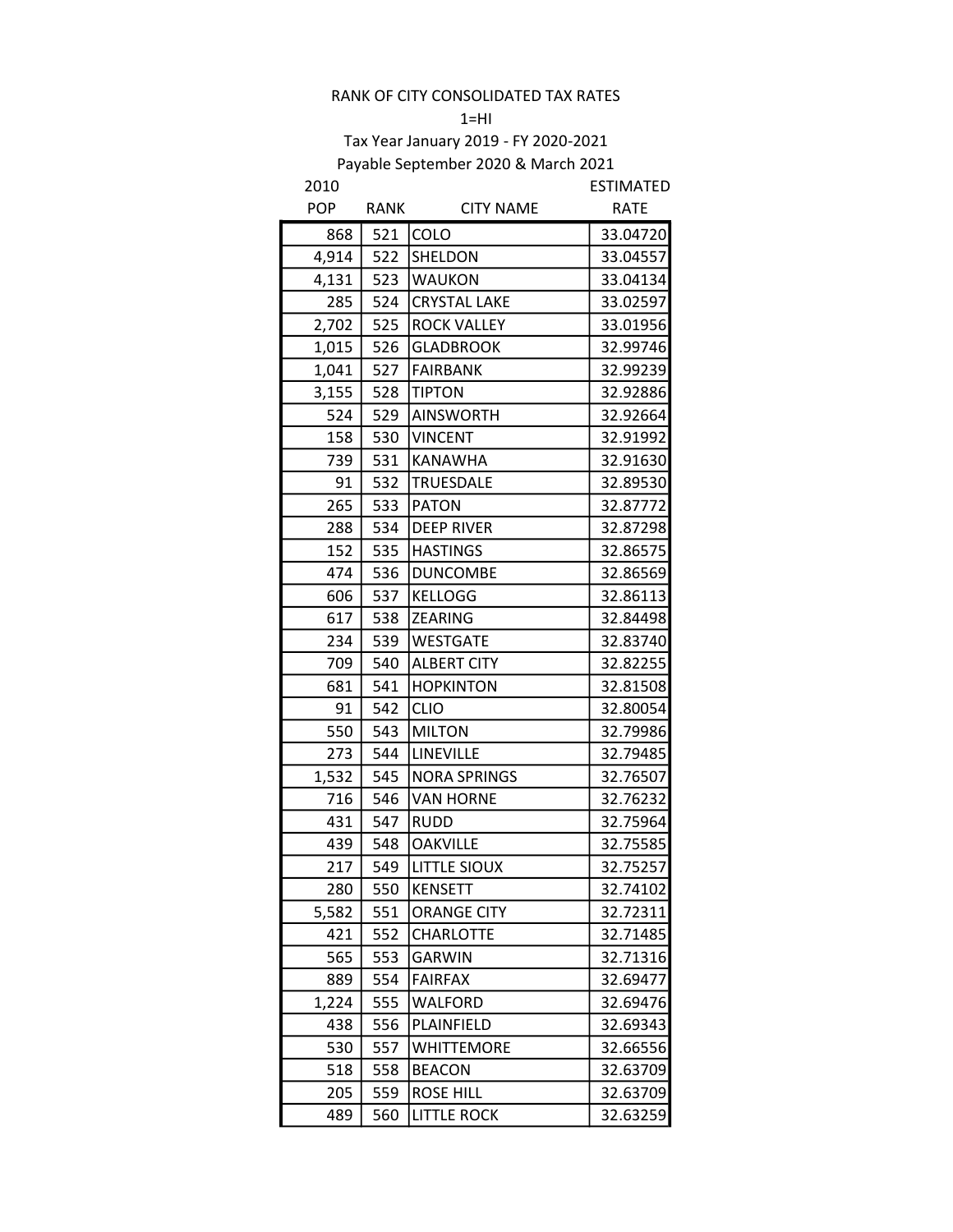#### $1=$ HI

| <b>POP</b><br><b>RATE</b><br>RANK<br><b>CITY NAME</b><br>235<br>561<br>32.62705<br><b>BLAIRSBURG</b><br>77<br>562<br><b>DOLLIVER</b><br>32.60989<br>210<br>563<br>WALLINGFORD<br>32.60989<br>106<br>564<br><b>GRUVER</b><br>32.60983<br>66<br>565<br><b>IMOGENE</b><br>32.60739<br>2,922<br>566<br><b>GARNER</b><br>32.59139<br>949<br>567<br><b>PRESTON</b><br>32.56206<br>497<br>568<br><b>LEHIGH</b><br>32.55958<br>3,692<br>569<br><b>NEW HAMPTON</b><br>32.52688<br>991<br>570<br><b>NORTH ENGLISH</b><br>32.52035<br>571<br>YALE<br>32.50465<br>287<br>572<br><b>WASHTA</b><br>32.49862<br>282<br>38<br>573<br><b>OWASA</b><br>32.49093<br>217<br>574<br>32.48518<br><b>STOUT</b><br>575<br>207<br><b>SOLDIER</b><br>32.48501<br>576<br>1,960<br><b>HULL</b><br>32.45862<br>601<br>577<br><b>NORWAY</b><br>32.44089<br>129<br>578<br>MCCLELLAND<br>32.43412<br>54<br>579<br><b>JOLLEY</b><br>32.40946<br>580<br><b>AKRON</b><br>1,489<br>32.38441<br>290<br>581<br><b>ROWLEY</b><br>32.34997<br>564<br>582<br><b>MINDEN</b><br>32.34399<br>76<br>583<br>COLWELL<br>32.32404<br>584<br><b>BUFFALO</b><br>32.31548<br>1,321<br>205<br>585<br><b>HILLSBORO</b><br>32.30490<br>586<br><b>FORT ATKINSON</b><br>32.30449<br>389<br>556<br>587<br><b>GILMORE CITY</b><br>32.29351<br>32.29306<br>57,686<br>588<br><b>DUBUQUE</b><br>32.28333<br>295<br>589<br>CRAWFORDSVILLE<br>32.25632<br>257<br>590<br><b>CANTRIL</b><br>3,321<br><b>SERGEANT BLUFF</b><br>32.24584<br>591<br>928<br>592<br>RIVERSIDE<br>32.24409<br>200<br>593<br>32.23348<br>MAGNOLIA<br>159<br>594<br><b>WEST CHESTER</b><br>32.21732<br>808<br>595<br>32.20715<br><b>BANCROFT</b><br>207<br>32.16056<br>596<br><b>HANCOCK</b><br>1,095<br>32.13128<br>597<br><b>ALTON</b><br>WESLEY<br>32.11379<br>467<br>598 | 2010 |     |                | ESTIMATED |
|-------------------------------------------------------------------------------------------------------------------------------------------------------------------------------------------------------------------------------------------------------------------------------------------------------------------------------------------------------------------------------------------------------------------------------------------------------------------------------------------------------------------------------------------------------------------------------------------------------------------------------------------------------------------------------------------------------------------------------------------------------------------------------------------------------------------------------------------------------------------------------------------------------------------------------------------------------------------------------------------------------------------------------------------------------------------------------------------------------------------------------------------------------------------------------------------------------------------------------------------------------------------------------------------------------------------------------------------------------------------------------------------------------------------------------------------------------------------------------------------------------------------------------------------------------------------------------------------------------------------------------------------------------------------------------------------------------------------------------------------------------------------------------------|------|-----|----------------|-----------|
|                                                                                                                                                                                                                                                                                                                                                                                                                                                                                                                                                                                                                                                                                                                                                                                                                                                                                                                                                                                                                                                                                                                                                                                                                                                                                                                                                                                                                                                                                                                                                                                                                                                                                                                                                                                     |      |     |                |           |
|                                                                                                                                                                                                                                                                                                                                                                                                                                                                                                                                                                                                                                                                                                                                                                                                                                                                                                                                                                                                                                                                                                                                                                                                                                                                                                                                                                                                                                                                                                                                                                                                                                                                                                                                                                                     |      |     |                |           |
|                                                                                                                                                                                                                                                                                                                                                                                                                                                                                                                                                                                                                                                                                                                                                                                                                                                                                                                                                                                                                                                                                                                                                                                                                                                                                                                                                                                                                                                                                                                                                                                                                                                                                                                                                                                     |      |     |                |           |
|                                                                                                                                                                                                                                                                                                                                                                                                                                                                                                                                                                                                                                                                                                                                                                                                                                                                                                                                                                                                                                                                                                                                                                                                                                                                                                                                                                                                                                                                                                                                                                                                                                                                                                                                                                                     |      |     |                |           |
|                                                                                                                                                                                                                                                                                                                                                                                                                                                                                                                                                                                                                                                                                                                                                                                                                                                                                                                                                                                                                                                                                                                                                                                                                                                                                                                                                                                                                                                                                                                                                                                                                                                                                                                                                                                     |      |     |                |           |
|                                                                                                                                                                                                                                                                                                                                                                                                                                                                                                                                                                                                                                                                                                                                                                                                                                                                                                                                                                                                                                                                                                                                                                                                                                                                                                                                                                                                                                                                                                                                                                                                                                                                                                                                                                                     |      |     |                |           |
|                                                                                                                                                                                                                                                                                                                                                                                                                                                                                                                                                                                                                                                                                                                                                                                                                                                                                                                                                                                                                                                                                                                                                                                                                                                                                                                                                                                                                                                                                                                                                                                                                                                                                                                                                                                     |      |     |                |           |
|                                                                                                                                                                                                                                                                                                                                                                                                                                                                                                                                                                                                                                                                                                                                                                                                                                                                                                                                                                                                                                                                                                                                                                                                                                                                                                                                                                                                                                                                                                                                                                                                                                                                                                                                                                                     |      |     |                |           |
|                                                                                                                                                                                                                                                                                                                                                                                                                                                                                                                                                                                                                                                                                                                                                                                                                                                                                                                                                                                                                                                                                                                                                                                                                                                                                                                                                                                                                                                                                                                                                                                                                                                                                                                                                                                     |      |     |                |           |
|                                                                                                                                                                                                                                                                                                                                                                                                                                                                                                                                                                                                                                                                                                                                                                                                                                                                                                                                                                                                                                                                                                                                                                                                                                                                                                                                                                                                                                                                                                                                                                                                                                                                                                                                                                                     |      |     |                |           |
|                                                                                                                                                                                                                                                                                                                                                                                                                                                                                                                                                                                                                                                                                                                                                                                                                                                                                                                                                                                                                                                                                                                                                                                                                                                                                                                                                                                                                                                                                                                                                                                                                                                                                                                                                                                     |      |     |                |           |
|                                                                                                                                                                                                                                                                                                                                                                                                                                                                                                                                                                                                                                                                                                                                                                                                                                                                                                                                                                                                                                                                                                                                                                                                                                                                                                                                                                                                                                                                                                                                                                                                                                                                                                                                                                                     |      |     |                |           |
|                                                                                                                                                                                                                                                                                                                                                                                                                                                                                                                                                                                                                                                                                                                                                                                                                                                                                                                                                                                                                                                                                                                                                                                                                                                                                                                                                                                                                                                                                                                                                                                                                                                                                                                                                                                     |      |     |                |           |
|                                                                                                                                                                                                                                                                                                                                                                                                                                                                                                                                                                                                                                                                                                                                                                                                                                                                                                                                                                                                                                                                                                                                                                                                                                                                                                                                                                                                                                                                                                                                                                                                                                                                                                                                                                                     |      |     |                |           |
|                                                                                                                                                                                                                                                                                                                                                                                                                                                                                                                                                                                                                                                                                                                                                                                                                                                                                                                                                                                                                                                                                                                                                                                                                                                                                                                                                                                                                                                                                                                                                                                                                                                                                                                                                                                     |      |     |                |           |
|                                                                                                                                                                                                                                                                                                                                                                                                                                                                                                                                                                                                                                                                                                                                                                                                                                                                                                                                                                                                                                                                                                                                                                                                                                                                                                                                                                                                                                                                                                                                                                                                                                                                                                                                                                                     |      |     |                |           |
|                                                                                                                                                                                                                                                                                                                                                                                                                                                                                                                                                                                                                                                                                                                                                                                                                                                                                                                                                                                                                                                                                                                                                                                                                                                                                                                                                                                                                                                                                                                                                                                                                                                                                                                                                                                     |      |     |                |           |
|                                                                                                                                                                                                                                                                                                                                                                                                                                                                                                                                                                                                                                                                                                                                                                                                                                                                                                                                                                                                                                                                                                                                                                                                                                                                                                                                                                                                                                                                                                                                                                                                                                                                                                                                                                                     |      |     |                |           |
|                                                                                                                                                                                                                                                                                                                                                                                                                                                                                                                                                                                                                                                                                                                                                                                                                                                                                                                                                                                                                                                                                                                                                                                                                                                                                                                                                                                                                                                                                                                                                                                                                                                                                                                                                                                     |      |     |                |           |
|                                                                                                                                                                                                                                                                                                                                                                                                                                                                                                                                                                                                                                                                                                                                                                                                                                                                                                                                                                                                                                                                                                                                                                                                                                                                                                                                                                                                                                                                                                                                                                                                                                                                                                                                                                                     |      |     |                |           |
|                                                                                                                                                                                                                                                                                                                                                                                                                                                                                                                                                                                                                                                                                                                                                                                                                                                                                                                                                                                                                                                                                                                                                                                                                                                                                                                                                                                                                                                                                                                                                                                                                                                                                                                                                                                     |      |     |                |           |
|                                                                                                                                                                                                                                                                                                                                                                                                                                                                                                                                                                                                                                                                                                                                                                                                                                                                                                                                                                                                                                                                                                                                                                                                                                                                                                                                                                                                                                                                                                                                                                                                                                                                                                                                                                                     |      |     |                |           |
|                                                                                                                                                                                                                                                                                                                                                                                                                                                                                                                                                                                                                                                                                                                                                                                                                                                                                                                                                                                                                                                                                                                                                                                                                                                                                                                                                                                                                                                                                                                                                                                                                                                                                                                                                                                     |      |     |                |           |
|                                                                                                                                                                                                                                                                                                                                                                                                                                                                                                                                                                                                                                                                                                                                                                                                                                                                                                                                                                                                                                                                                                                                                                                                                                                                                                                                                                                                                                                                                                                                                                                                                                                                                                                                                                                     |      |     |                |           |
|                                                                                                                                                                                                                                                                                                                                                                                                                                                                                                                                                                                                                                                                                                                                                                                                                                                                                                                                                                                                                                                                                                                                                                                                                                                                                                                                                                                                                                                                                                                                                                                                                                                                                                                                                                                     |      |     |                |           |
|                                                                                                                                                                                                                                                                                                                                                                                                                                                                                                                                                                                                                                                                                                                                                                                                                                                                                                                                                                                                                                                                                                                                                                                                                                                                                                                                                                                                                                                                                                                                                                                                                                                                                                                                                                                     |      |     |                |           |
|                                                                                                                                                                                                                                                                                                                                                                                                                                                                                                                                                                                                                                                                                                                                                                                                                                                                                                                                                                                                                                                                                                                                                                                                                                                                                                                                                                                                                                                                                                                                                                                                                                                                                                                                                                                     |      |     |                |           |
|                                                                                                                                                                                                                                                                                                                                                                                                                                                                                                                                                                                                                                                                                                                                                                                                                                                                                                                                                                                                                                                                                                                                                                                                                                                                                                                                                                                                                                                                                                                                                                                                                                                                                                                                                                                     |      |     |                |           |
|                                                                                                                                                                                                                                                                                                                                                                                                                                                                                                                                                                                                                                                                                                                                                                                                                                                                                                                                                                                                                                                                                                                                                                                                                                                                                                                                                                                                                                                                                                                                                                                                                                                                                                                                                                                     |      |     |                |           |
|                                                                                                                                                                                                                                                                                                                                                                                                                                                                                                                                                                                                                                                                                                                                                                                                                                                                                                                                                                                                                                                                                                                                                                                                                                                                                                                                                                                                                                                                                                                                                                                                                                                                                                                                                                                     |      |     |                |           |
|                                                                                                                                                                                                                                                                                                                                                                                                                                                                                                                                                                                                                                                                                                                                                                                                                                                                                                                                                                                                                                                                                                                                                                                                                                                                                                                                                                                                                                                                                                                                                                                                                                                                                                                                                                                     |      |     |                |           |
|                                                                                                                                                                                                                                                                                                                                                                                                                                                                                                                                                                                                                                                                                                                                                                                                                                                                                                                                                                                                                                                                                                                                                                                                                                                                                                                                                                                                                                                                                                                                                                                                                                                                                                                                                                                     |      |     |                |           |
|                                                                                                                                                                                                                                                                                                                                                                                                                                                                                                                                                                                                                                                                                                                                                                                                                                                                                                                                                                                                                                                                                                                                                                                                                                                                                                                                                                                                                                                                                                                                                                                                                                                                                                                                                                                     |      |     |                |           |
|                                                                                                                                                                                                                                                                                                                                                                                                                                                                                                                                                                                                                                                                                                                                                                                                                                                                                                                                                                                                                                                                                                                                                                                                                                                                                                                                                                                                                                                                                                                                                                                                                                                                                                                                                                                     |      |     |                |           |
|                                                                                                                                                                                                                                                                                                                                                                                                                                                                                                                                                                                                                                                                                                                                                                                                                                                                                                                                                                                                                                                                                                                                                                                                                                                                                                                                                                                                                                                                                                                                                                                                                                                                                                                                                                                     |      |     |                |           |
|                                                                                                                                                                                                                                                                                                                                                                                                                                                                                                                                                                                                                                                                                                                                                                                                                                                                                                                                                                                                                                                                                                                                                                                                                                                                                                                                                                                                                                                                                                                                                                                                                                                                                                                                                                                     |      |     |                |           |
|                                                                                                                                                                                                                                                                                                                                                                                                                                                                                                                                                                                                                                                                                                                                                                                                                                                                                                                                                                                                                                                                                                                                                                                                                                                                                                                                                                                                                                                                                                                                                                                                                                                                                                                                                                                     |      |     |                |           |
|                                                                                                                                                                                                                                                                                                                                                                                                                                                                                                                                                                                                                                                                                                                                                                                                                                                                                                                                                                                                                                                                                                                                                                                                                                                                                                                                                                                                                                                                                                                                                                                                                                                                                                                                                                                     |      |     |                |           |
|                                                                                                                                                                                                                                                                                                                                                                                                                                                                                                                                                                                                                                                                                                                                                                                                                                                                                                                                                                                                                                                                                                                                                                                                                                                                                                                                                                                                                                                                                                                                                                                                                                                                                                                                                                                     |      |     |                |           |
|                                                                                                                                                                                                                                                                                                                                                                                                                                                                                                                                                                                                                                                                                                                                                                                                                                                                                                                                                                                                                                                                                                                                                                                                                                                                                                                                                                                                                                                                                                                                                                                                                                                                                                                                                                                     | 306  | 599 | <b>RENWICK</b> | 32.11080  |
| 1,353<br>32.10173<br>600<br>SANBORN                                                                                                                                                                                                                                                                                                                                                                                                                                                                                                                                                                                                                                                                                                                                                                                                                                                                                                                                                                                                                                                                                                                                                                                                                                                                                                                                                                                                                                                                                                                                                                                                                                                                                                                                                 |      |     |                |           |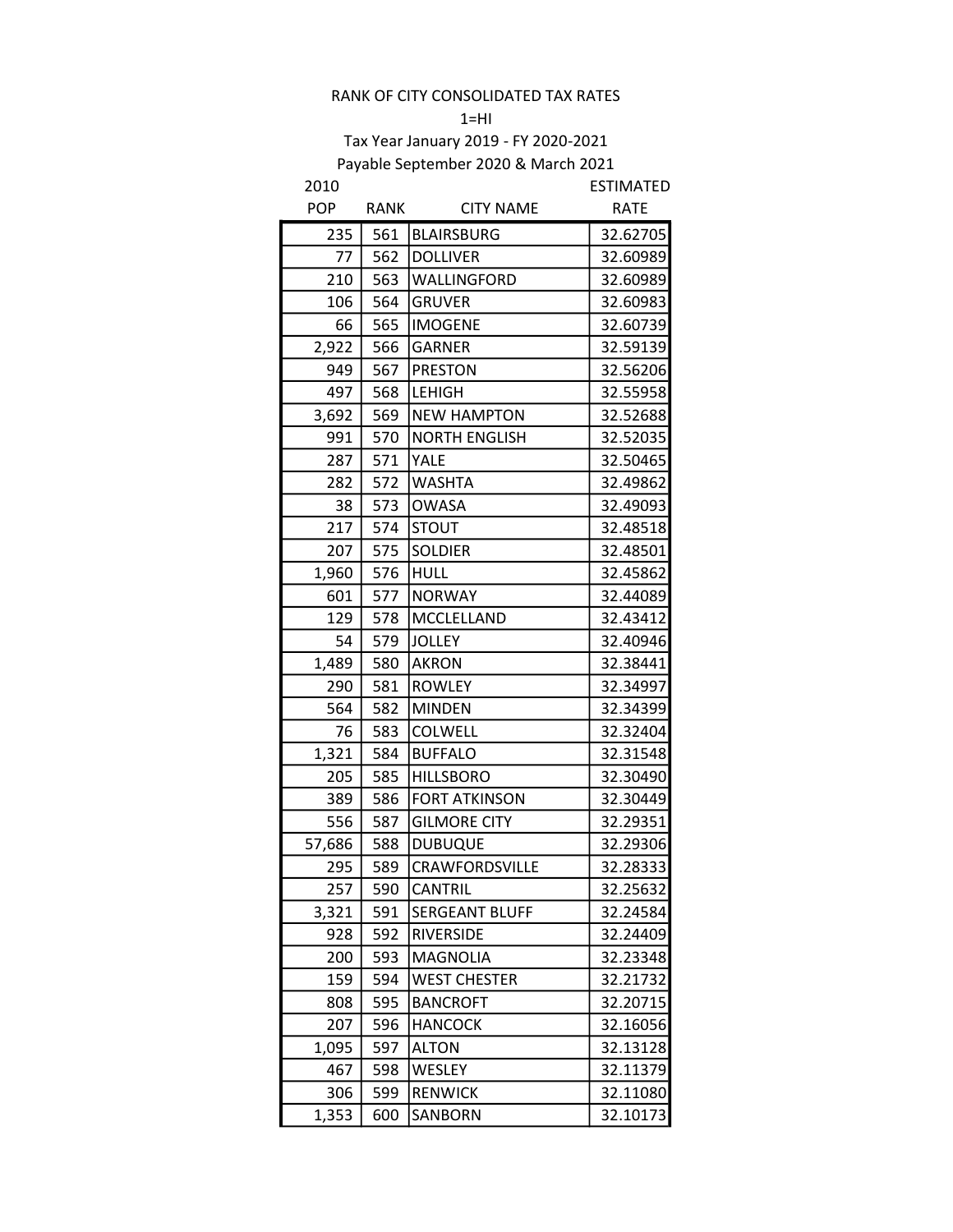$1=HI$ 

| 2010       |             |                      | <b>ESTIMATED</b> |
|------------|-------------|----------------------|------------------|
| <b>POP</b> | <b>RANK</b> | <b>CITY NAME</b>     | <b>RATE</b>      |
| 450        | 601         | <b>BUSSEY</b>        | 32.09491         |
| 165        | 602         | <b>WEBB</b>          | 32.06753         |
| 299        | 603         | MCCAUSLAND           | 32.06258         |
| 286        | 604         | <b>ALTA VISTA</b>    | 32.05621         |
| 672        | 605         | <b>BOYDEN</b>        | 32.04304         |
| 83         | 606         | <b>HARTWICK</b>      | 31.98959         |
| 963        | 607         | <b>DONNELLSON</b>    | 31.95976         |
| 318        | 608         | <b>MCCALLSBURG</b>   | 31.95480         |
| 70         | 609         | <b>GUERNSEY</b>      | 31.94673         |
| 891        | 610         | PRIMGHAR             | 31.91709         |
| 229        | 611         | <b>CLUTIER</b>       | 31.91188         |
| 48         | 612         | <b>MILLERTON</b>     | 31.89562         |
| 392        | 613         | <b>LETTS</b>         | 31.89530         |
| 64         | 614         | <b>HAYESVILLE</b>    | 31.88456         |
| 749        | 615         | <b>DUNKERTON</b>     | 31.86328         |
| 794        | 616         | <b>LOWDEN</b>        | 31.86284         |
| 232        | 617         | <b>MOORHEAD</b>      | 31.85969         |
| 80         | 618         | <b>KINROSS</b>       | 31.84962         |
| 214        | 619         | KIRKVILLE            | 31.83755         |
| 697        | 620         | <b>LAWTON</b>        | 31.81643         |
| 2,050      | 621         | <b>NORTHWOOD</b>     | 31.81410         |
| 593        | 622         | <b>KLEMME</b>        | 31.79982         |
| 1,049      | 623         | <b>ANITA</b>         | 31.78396         |
| 2,450      | 624         | <b>ASBURY</b>        | 31.77912         |
| 105        | 625         | LUZERNE              | 31.76805         |
| 74         | 626         | <b>RODNEY</b>        | 31.75607         |
| 121        | 627         | SWAN                 | 31.75599         |
| 250        | 628         | SHUEYVILLE           | 31.75415         |
| 1,322      | 629         | <b>MAPLETON</b>      | 31.72942         |
| 104        | 630         | MASONVILLE           | 31.72765         |
| 55         | 631         | <b>GILLETT GROVE</b> | 31.72693         |
| 989        | 632         | <b>ROCKWELL</b>      | 31.72427         |
| 716        | 633         | <b>CLERMONT</b>      | 31.72155         |
| 556        | 634         | <b>BURT</b>          | 31.71060         |
| 716        | 635         | WELLSBURG            | 31.69197         |
| 88         | 636         | <b>MORLEY</b>        | 31.67326         |
| 374        | 637         | <b>BLAKESBURG</b>    | 31.64809         |
| 87         | 638         | <b>ANDOVER</b>       | 31.62189         |
| 184        | 639         | <b>MILLERSBURG</b>   | 31.55207         |
| 303        | 640         | <b>MODALE</b>        | 31.54712         |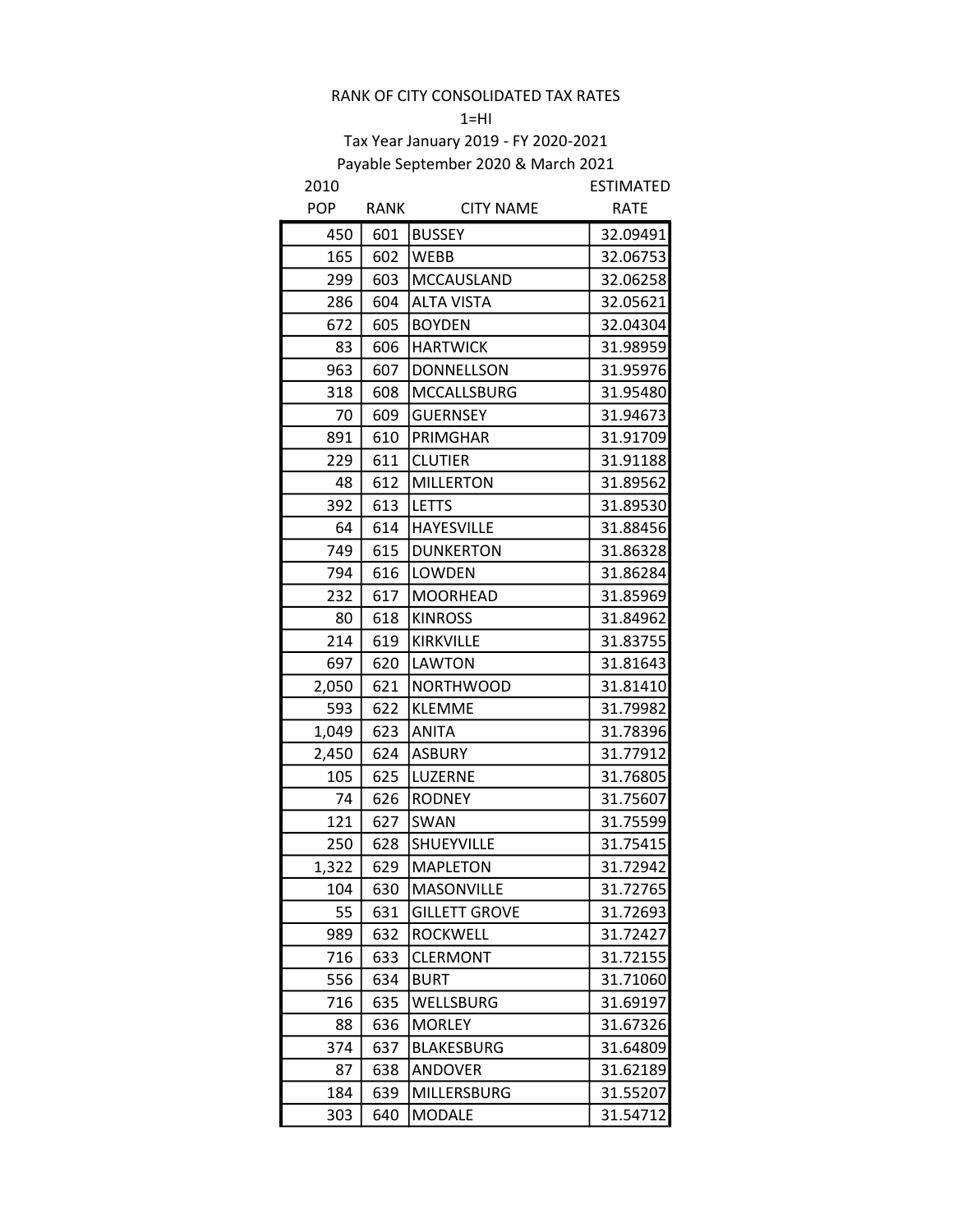#### $1=$ HI

| 2010       |      |                        | <b>ESTIMATED</b> |
|------------|------|------------------------|------------------|
| <b>POP</b> | RANK | <b>CITY NAME</b>       | <b>RATE</b>      |
| 794        | 641  | <b>MELBOURNE</b>       | 31.53427         |
| 24         | 642  | <b>BERKLEY</b>         | 31.53247         |
| 126        | 643  | <b>MARTINSBURG</b>     | 31.51094         |
| 200        | 644  | <b>HARRIS</b>          | 31.47560         |
| 252        | 645  | <b>MESERVEY</b>        | 31.47436         |
| 900        | 646  | <b>EARLVILLE</b>       | 31.45446         |
| 772        | 647  | <b>WINTHROP</b>        | 31.45294         |
| 649        | 648  | <b>ANTHON</b>          | 31.41821         |
| 182        | 649  | <b>STOCKTON</b>        | 31.41597         |
| 680        | 650  | <b>STANWOOD</b>        | 31.40660         |
| 283        | 651  | <b>ATALISSA</b>        | 31.34475         |
| 374        | 652  | <b>NICHOLS</b>         | 31.34475         |
| 179        | 653  | <b>DUNDEE</b>          | 31.34169         |
| 489        | 654  | <b>HAWKEYE</b>         | 31.32359         |
| 423        | 655  | <b>BIRMINGHAM</b>      | 31.30812         |
| 743        | 656  | <b>BATTLE CREEK</b>    | 31.30638         |
| 480        | 657  | <b>EMERSON</b>         | 31.30459         |
| 1,342      | 658  | <b>MANLY</b>           | 31.29254         |
| 249        | 659  | <b>LUANA</b>           | 31.26930         |
| 224        | 660  | OLLIE                  | 31.26711         |
| 911        | 661  | <b>DAKOTA CITY</b>     | 31.25263         |
| 386        | 662  | SPILLVILLE             | 31.21762         |
| 808        | 663  | <b>HINTON</b>          | 31.19094         |
| 258        | 664  | LELAND                 | 31.15583         |
| 228        | 665  | REMBRANDT              | 31.10956         |
| 536        | 666  | <b>OCHEYEDAN</b>       | 31.08545         |
| 469        | 667  | <b>STACYVILLE</b>      | 31.08489         |
| 696        | 668  | <b>SHELBY</b>          | 31.08076         |
| 536        | 669  | <b>UNIVERSITY PARK</b> | 31.06085         |
| 62         | 670  | <b>CURLEW</b>          | 31.04967         |
| 904        | 671  | <b>SULLY</b>           | 31.03593         |
| 707        | 672  | SUTHERLAND             | 30.98077         |
| 670        | 673  | <b>VENTURA</b>         | 30.94418         |
| 199        | 674  | <b>FREDERIKA</b>       | 30.92386         |
| 458        | 675  | <b>BONAPARTE</b>       | 30.90990         |
| 679        | 676  | <b>HILLS</b>           | 30.89319         |
| 395        | 677  | <b>BENNETT</b>         | 30.88040         |
| 293        | 678  | RIDGEWAY               | 30.87646         |
| 160        | 679  | <b>MOUNT AUBURN</b>    | 30.86140         |
| 240        | 680  | LOW MOOR               | 30.84625         |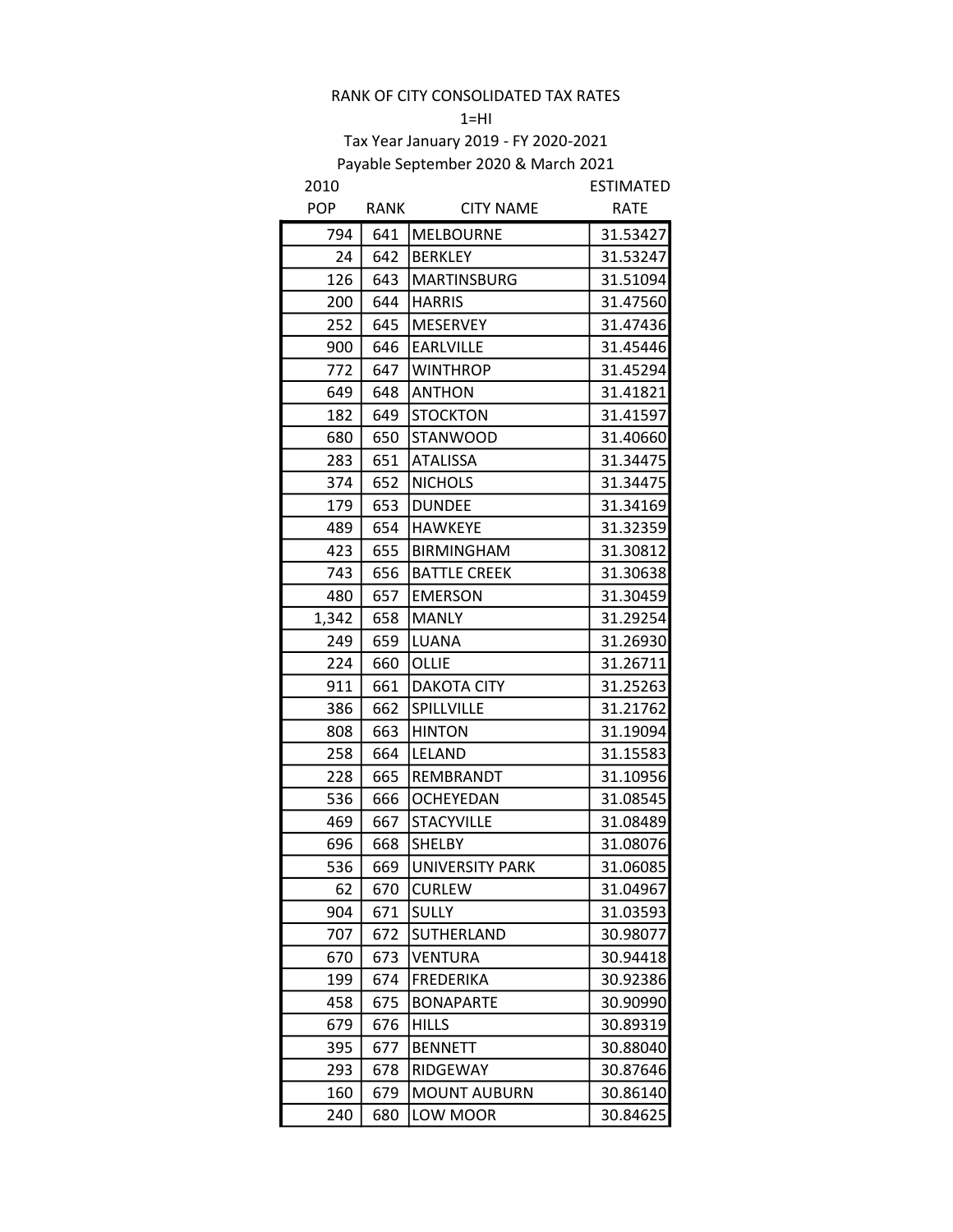$1=HI$ 

| 2010       |      |                    | <b>ESTIMATED</b> |
|------------|------|--------------------|------------------|
| <b>POP</b> | RANK | <b>CITY NAME</b>   | <b>RATE</b>      |
| 227        | 681  | <b>RAKE</b>        | 30.84588         |
| 155        | 682  | <b>MITCHELL</b>    | 30.82551         |
| 317        | 683  | <b>PROTIVIN</b>    | 30.82356         |
| 361        | 684  | <b>FLOYD</b>       | 30.81153         |
| 346        | 685  | <b>DEFIANCE</b>    | 30.80227         |
| 177        | 686  | <b>HAVELOCK</b>    | 30.80051         |
| 78         | 687  | <b>POPEJOY</b>     | 30.79788         |
| 157        | 688  | <b>LONE ROCK</b>   | 30.78973         |
| 360        | 689  | <b>FERTILE</b>     | 30.77853         |
| 672        | 690  | <b>HOSPERS</b>     | 30.77406         |
| 1,644      | 691  | <b>MEDIAPOLIS</b>  | 30.76756         |
| 497        | 692  | <b>LOST NATION</b> | 30.76135         |
| 97         | 693  | <b>BERNARD</b>     | 30.74354         |
| 136        | 694  | <b>ARION</b>       | 30.74209         |
| 372        | 695  | <b>IRWIN</b>       | 30.73021         |
| 689        | 696  | <b>DEXTER</b>      | 30.72009         |
| 89         | 697  | <b>CHATSWORTH</b>  | 30.70799         |
| 84         | 698  | <b>THORNBURG</b>   | 30.68310         |
| 779        | 699  | <b>SCHALLER</b>    | 30.67206         |
| 127        | 700  | <b>BALDWIN</b>     | 30.64667         |
| 422        | 701  | THORNTON           | 30.64125         |
| 350        | 702  | <b>CORWITH</b>     | 30.60640         |
| 366        | 703  | LYNNVILLE          | 30.59276         |
| 295        | 704  | <b>KESWICK</b>     | 30.57310         |
| 325        | 705  | LIBERTYVILLE       | 30.56517         |
| 131        | 706  | PLEASANT PLAIN     | 30.56517         |
| 275        | 707  | <b>LOCKRIDGE</b>   | 30.56517         |
| 223        | 708  | <b>PACKWOOD</b>    | 30.54514         |
| 211        | 709  | <b>LINN GROVE</b>  | 30.54036         |
| 431        | 710  | LIVERMORE          | 30.52926         |
| 3,228      | 711  | <b>STORY CITY</b>  | 30.51829         |
| 30         | 712  | <b>GALT</b>        | 30.50784         |
| 85         | 713  | <b>ACKWORTH</b>    | 30.49164         |
| 2,350      | 714  | <b>BELLEVUE</b>    | 30.47449         |
| 656        | 715  | RIVERDALE          | 30.45626         |
| 243        | 716  | <b>MELVIN</b>      | 30.45373         |
| 176        | 717  | <b>BRADDYVILLE</b> | 30.45165         |
| 61         | 718  | <b>BLANCHARD</b>   | 30.45162         |
| 980        | 719  | <b>WEST POINT</b>  | 30.43143         |
| 368        | 720  | <b>GALVA</b>       | 30.42728         |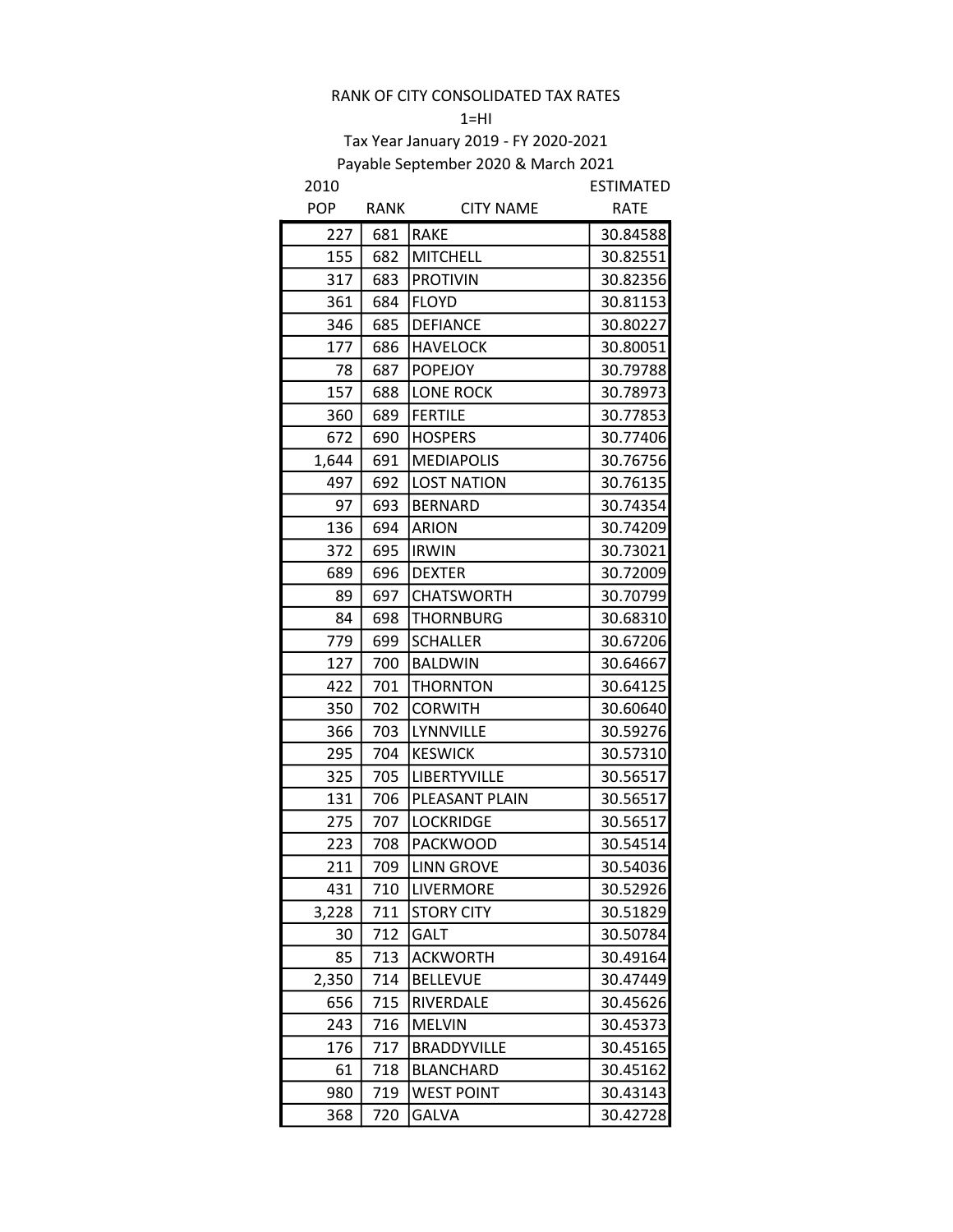#### $1=$ HI

| 2010       |             |                        | <b>ESTIMATED</b> |
|------------|-------------|------------------------|------------------|
| <b>POP</b> | <b>RANK</b> | <b>CITY NAME</b>       | <b>RATE</b>      |
| 462        | 721         | <b>MILES</b>           | 30.42155         |
| 1,055      | 722         | CONRAD                 | 30.41605         |
| 1,490      | 723         | <b>MANNING</b>         | 30.39674         |
| 946        | 724         | <b>PRINCETON</b>       | 30.37333         |
| 166        | 725         | <b>OAKLAND ACRES</b>   | 30.36678         |
| 527        | 726         | <b>NEW ALBIN</b>       | 30.36577         |
| 1,865      | 727         | <b>ALTA</b>            | 30.34701         |
| 1,245      | 728         | <b>KINGSLEY</b>        | 30.34389         |
| 266        | 729         | LAUREL                 | 30.32297         |
| 75         | 730         | <b>TURIN</b>           | 30.32201         |
| 600        | 731         | <b>GILMAN</b>          | 30.29574         |
| 681        | 732         | <b>BERTRAM</b>         | 30.28013         |
| 250        | 733         | <b>HOLLAND</b>         | 30.27365         |
| 772        | 734         | WHEATLAND              | 30.26712         |
| 394        | 735         | CALAMUS                | 30.26626         |
| 134        | 736         | <b>HARPER</b>          | 30.26083         |
| 175        | 737         | <b>CASTALIA</b>        | 30.25559         |
| 460        | 738         | <b>ANDREW</b>          | 30.23481         |
| 155        | 739         | SEARSBORO              | 30.21700         |
| 1,008      | 740         | <b>CLARENCE</b>        | 30.20567         |
| 145        | 741         | <b>RUTLAND</b>         | 30.18304         |
| 284        | 742         | <b>STOCKPORT</b>       | 30.15746         |
| 1,052      | 743         | <b>ELK RUN HEIGHTS</b> | 30.12066         |
| 290        | 744         | <b>GRAFTON</b>         | 30.10544         |
| 127        | 745         | <b>UNIONVILLE</b>      | 30.10388         |
| 458        | 746         | <b>DELHI</b>           | 30.09070         |
| 236        | 747         | <b>THURMAN</b>         | 30.08021         |
| 89         | 748         | SPRAGUEVILLE           | 30.05962         |
| 368        | 749         | <b>QUIMBY</b>          | 30.05732         |
| 400        | 750         | <b>NEW VIENNA</b>      | 30.05004         |
| 833        | 751         | <b>SCHLESWIG</b>       | 30.03162         |
| 245        | 752         | <b>ELBERON</b>         | 29.99919         |
| 8,161      | 753         | <b>CLEAR LAKE</b>      | 29.99570         |
| 704        | 754         | <b>FREMONT</b>         | 29.99178         |
| 427        | 755         | <b>UNION</b>           | 29.98175         |
| 4,526      | 756         | EVANSDALE              | 29.96942         |
| 130        | 757         | <b>HOUGHTON</b>        | 29.96897         |
| 305        | 758         | <b>LYTTON</b>          | 29.96167         |
| 707        | 759         | <b>WHITING</b>         | 29.89217         |
| 4,035      | 760         | <b>DYERSVILLE</b>      | 29.89128         |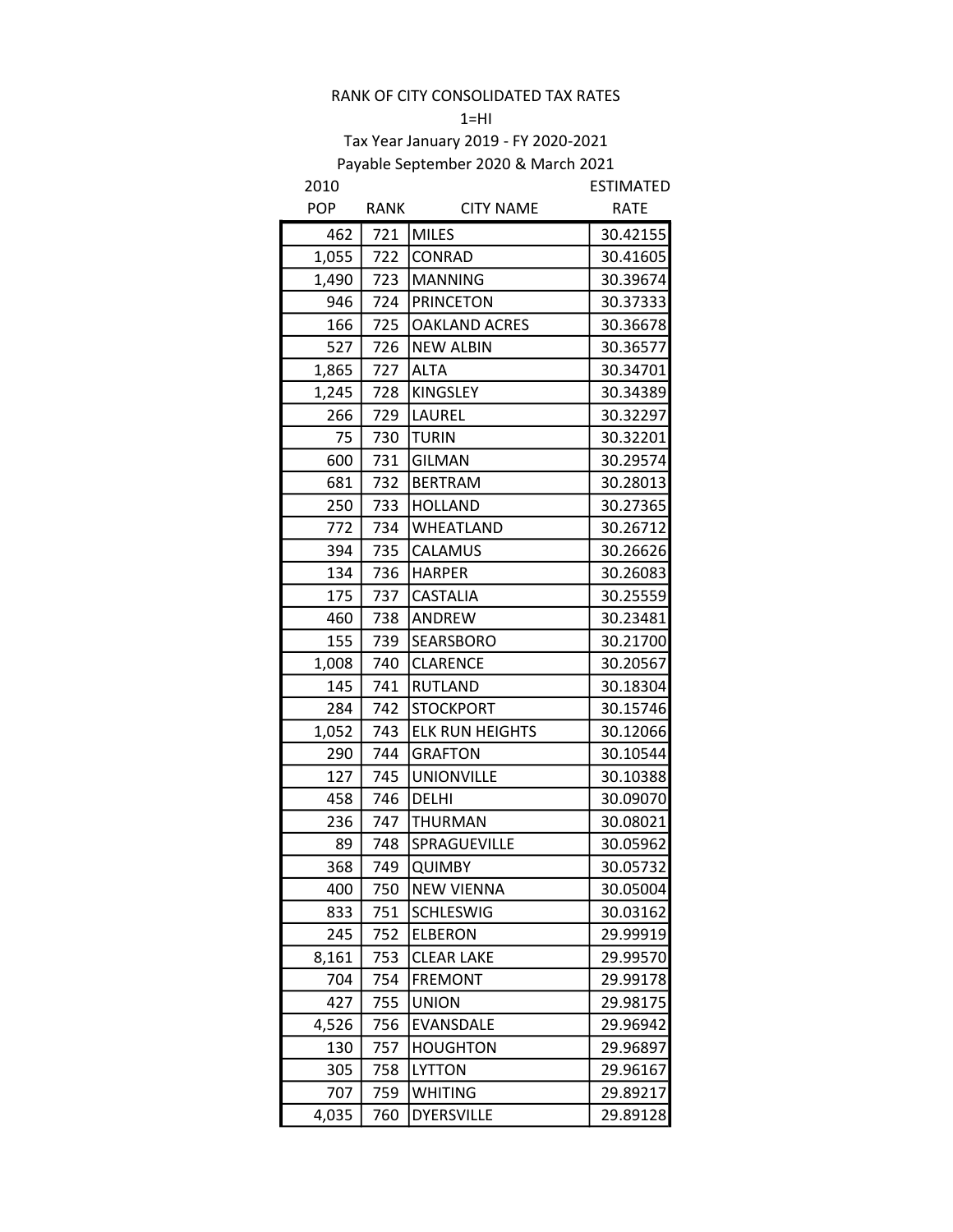#### $1=$ HI

| 2010       |      |                       | ESTIMATED   |
|------------|------|-----------------------|-------------|
| <b>POP</b> | RANK | <b>CITY NAME</b>      | <b>RATE</b> |
| 429        | 761  | PLYMOUTH              | 29.88256    |
| 984        | 762  | <b>FREDERICKSBURG</b> | 29.85696    |
| 148        | 763  | <b>CLEMONS</b>        | 29.83436    |
| 514        | 764  | <b>DELMAR</b>         | 29.77950    |
| 376        | 765  | <b>COLUMBUS CITY</b>  | 29.73612    |
| 2,474      | 766  | <b>MILFORD</b>        | 29.73437    |
| 214        | 767  | <b>PALMER</b>         | 29.67571    |
| 979        | 768  | <b>ARMSTRONG</b>      | 29.64586    |
| 144        | 769  | <b>HAMILTON</b>       | 29.63290    |
| 160        | 770  | <b>WESTPHALIA</b>     | 29.61062    |
| 95         | 771  | <b>PLOVER</b>         | 29.53378    |
| 461        | 772  | LAWLER                | 29.52421    |
| 327        | 773  | <b>WESTSIDE</b>       | 29.49146    |
| 226        | 774  | <b>LINDEN</b>         | 29.48935    |
| 1,627      | 775  | <b>DENVER</b>         | 29.46985    |
| 109        | 776  | <b>SAINT ANTHONY</b>  | 29.46820    |
| 299        | 777  | LUVERNE               | 29.44716    |
| 136        | 778  | <b>FRANKLIN</b>       | 29.43986    |
| 421        | 779  | <b>MARQUETTE</b>      | 29.42956    |
| 243        | 780  | <b>WADENA</b>         | 29.42648    |
| 39         | 781  | <b>HEPBURN</b>        | 29.42258    |
| 61         | 782  | <b>OTTOSEN</b>        | 29.36122    |
| 88         | 783  | ORCHARD               | 29.35087    |
| 178        | 784  | <b>CASTANA</b>        | 29.30938    |
| 103        | 785  | <b>GARBER</b>         | 29.29638    |
| 88         | 786  | <b>ELKPORT</b>        | 29.29638    |
| 83         | 787  | <b>MATLOCK</b>        | 29.24243    |
| 839        | 788  | <b>MANILLA</b>        | 29.21523    |
| 597        | 789  | <b>LONG GROVE</b>     | 29.21350    |
| 253        | 790  | <b>HORNICK</b>        | 29.19015    |
| 1,139      | 791  | <b>MARCUS</b>         | 29.17685    |
| 110        | 792  | <b>BUCKEYE</b>        | 29.16806    |
| 58         | 793  | <b>UDELL</b>          | 29.16532    |
| 142        | 794  | <b>SUPERIOR</b>       | 29.08850    |
| 1,066      | 795  | KEOSAUQUA             | 29.07542    |
| 327        | 796  | <b>BODE</b>           | 29.06888    |
| 142        | 797  | <b>MACKSBURG</b>      | 29.05533    |
| 229        | 798  | <b>HANLONTOWN</b>     | 29.05189    |
| 98         | 799  | <b>RALSTON</b>        | 29.02381    |
| 1,151      | 800  | <b>LONE TREE</b>      | 29.00756    |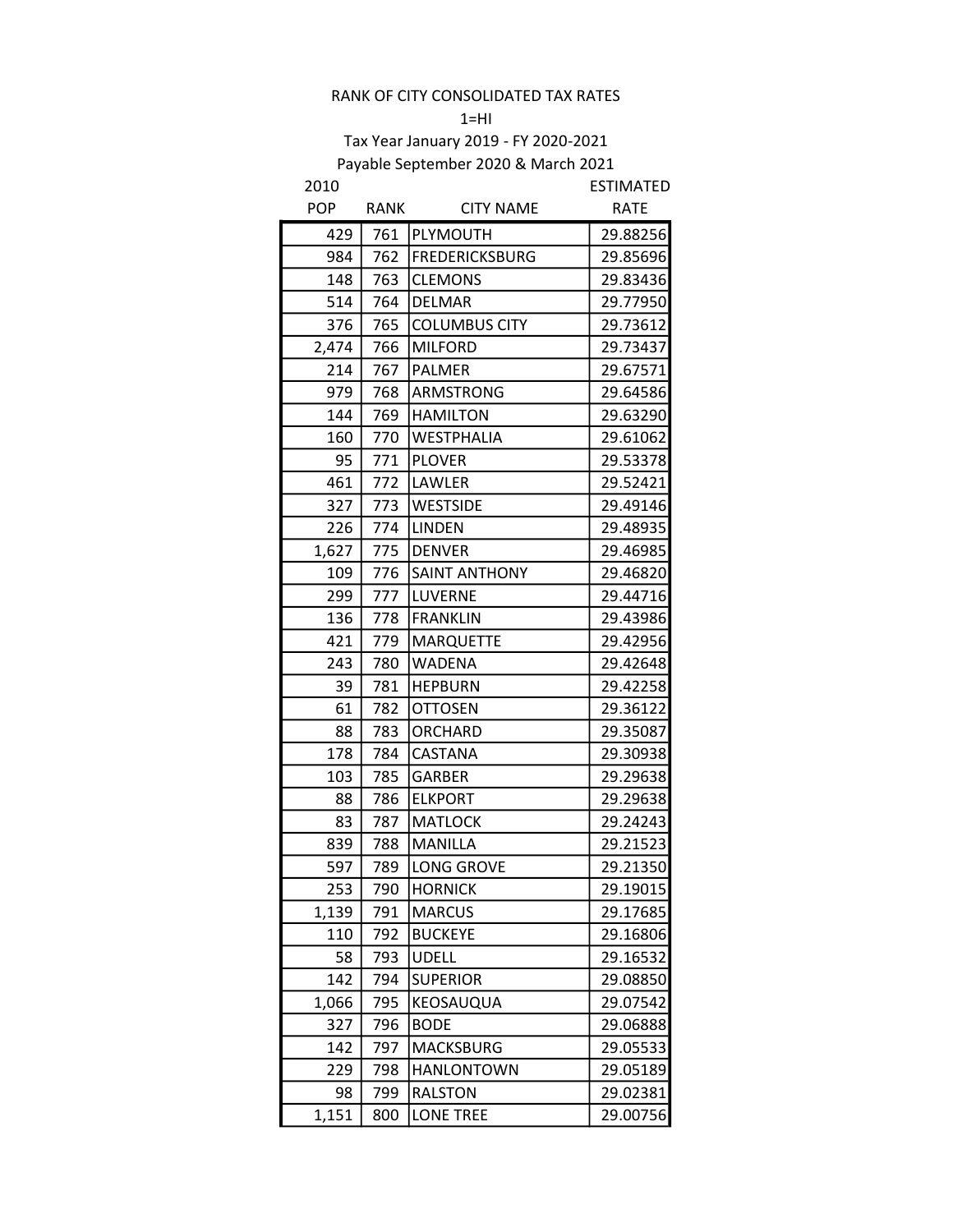#### $1=$ HI

| 2010       |      |                       | <b>ESTIMATED</b> |
|------------|------|-----------------------|------------------|
| <b>POP</b> | RANK | <b>CITY NAME</b>      | <b>RATE</b>      |
| 130        | 801  | <b>CARPENTER</b>      | 29.00731         |
| 272        | 802  | <b>LISCOMB</b>        | 28.98870         |
| 1,428      | 803  | <b>EPWORTH</b>        | 28.97793         |
| 249        | 804  | <b>PULASKI</b>        | 28.95403         |
| 682        | 805  | <b>BLAIRSTOWN</b>     | 28.94461         |
| 537        | 806  | RAYMOND               | 28.93821         |
| 214        | 807  | PILOT MOUND           | 28.91201         |
| 325        | 808  | <b>GRANVILLE</b>      | 28.89092         |
| 243        | 809  | <b>WODEN</b>          | 28.88998         |
| 272        | 810  | LA MOTTE              | 28.77185         |
| 134        | 811  | <b>TORONTO</b>        | 28.74312         |
| 190        | 812  | <b>CLARE</b>          | 28.73150         |
| 210        | 813  | <b>BEAMAN</b>         | 28.69607         |
| 340        | 814  | <b>HARCOURT</b>       | 28.68417         |
| 195        | 815  | <b>BARNUM</b>         | 28.65661         |
| 424        | 816  | <b>CONESVILLE</b>     | 28.63144         |
| 452        | 817  | <b>VAIL</b>           | 28.60043         |
| 97         | 818  | <b>SCARVILLE</b>      | 28.59260         |
| 165        | 819  | <b>SOMERS</b>         | 28.57295         |
| 254        | 820  | <b>MAURICE</b>        | 28.55942         |
| 294        | 821  | <b>RHODES</b>         | 28.53900         |
| 423        | 822  | <b>MONDAMIN</b>       | 28.51604         |
| 1,334      | 823  | <b>FARLEY</b>         | 28.47672         |
| 102        | 824  | <b>NEMAHA</b>         | 28.44471         |
| 212        | 825  | PANAMA                | 28.42698         |
| 225        | 826  | PORTSMOUTH            | 28.42698         |
| 533        | 827  | <b>DOON</b>           | 28.40805         |
| 48         | 828  | <b>COTTER</b>         | 28.39172         |
| 181        | 829  | <b>CALUMET</b>        | 28.37392         |
| 74         | 830  | <b>BASSETT</b>        | 28.35812         |
| 251        | 831  | FREDONIA              | 28.32526         |
| 90         | 832  | <b>CHILLICOTHE</b>    | 28.31112         |
| 54         | 833  | <b>MARYSVILLE</b>     | 28.27742         |
| 1,751      | 834  | REINBECK              | 28.22647         |
| 231        | 835  | <b>JOICE</b>          | 28.21537         |
| 76         | 836  | KIRKMAN               | 28.15969         |
| 184        | 837  | <b>MERIDEN</b>        | 28.14436         |
| 600        | 838  | GRANDVIEW             | 28.10535         |
| 299        | 839  | WAUCOMA               | 28.05457         |
| 97         | 840  | <b>KEOMAH VILLAGE</b> | 27.98785         |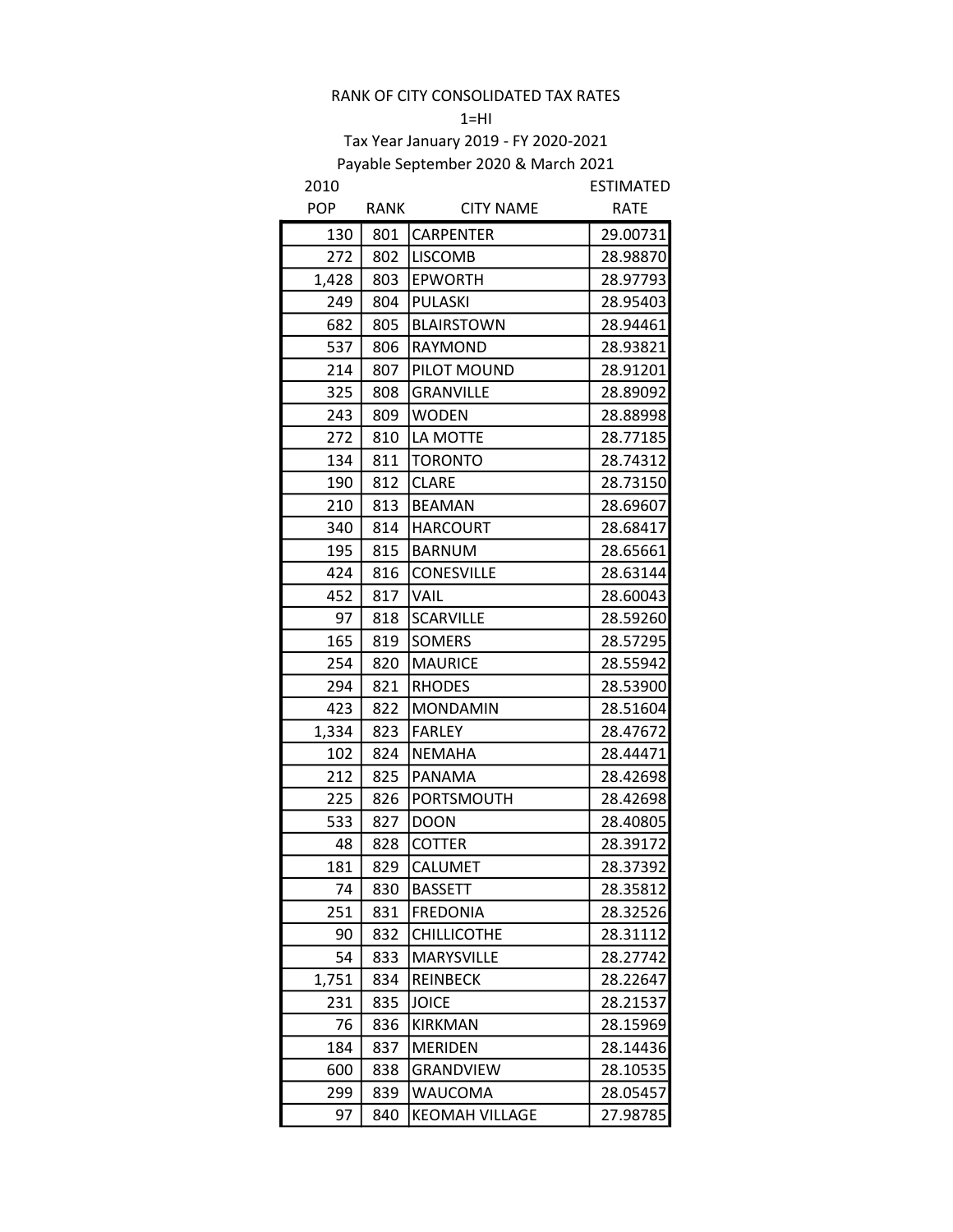#### $1=$ HI

| 2010       |             |                  | <b>ESTIMATED</b> |
|------------|-------------|------------------|------------------|
| <b>POP</b> | <b>RANK</b> | <b>CITY NAME</b> | <b>RATE</b>      |
| 202        | 841         | <b>DICKENS</b>   | 27.98261         |
| 158        | 842         | <b>LUTHER</b>    | 27.91329         |
| 246        | 843         | <b>LUXEMBURG</b> | 27.87977         |
| 647        | 844         | <b>EVERLY</b>    | 27.87586         |
| 276        | 845         | <b>DIXON</b>     | 27.78550         |
| 1,958      | 846         | CASCADE          | 27.72999         |
| 384        | 847         | <b>DANBURY</b>   | 27.72542         |
| 230        | 848         | <b>FOSTORIA</b>  | 27.71789         |
| 841        | 849         | <b>WALL LAKE</b> | 27.68454         |
| 36         | 850         | <b>YETTER</b>    | 27.63287         |
| 370        | 851         | <b>SALIX</b>     | 27.59481         |
| 57         | 852         | <b>HARDY</b>     | 27.58265         |
| 1,124      | 853         | PAULLINA         | 27.54231         |
| 1,253      | 854         | <b>GLIDDEN</b>   | 27.50438         |
| 182        | 855         | <b>LINCOLN</b>   | 27.48759         |
| 149        | 856         | <b>LARRABEE</b>  | 27.48685         |
| 9,237      | 857         | LE MARS          | 27.46444         |
| 277        | 858         | <b>IONIA</b>     | 27.41361         |
| 145        | 859         | <b>OTO</b>       | 27.40518         |
| 70         | 860         | KNIERIM          | 27.38703         |
| 100        | 861         | ZWINGLE          | 27.33308         |
| 189        | 862         | WESTFIELD        | 27.32959         |
| 1,032      | 863         | <b>SLOAN</b>     | 27.32481         |
| 188        | 864         | DELAWARE         | 27.30380         |
| 1,023      | 865         | <b>LAKE PARK</b> | 27.30236         |
| 101        | 866         | <b>BRADGATE</b>  | 27.22510         |
| 58         | 867         | <b>PLANO</b>     | 27.22418         |
| 58         | 868         | <b>ASPINWALL</b> | 27.18925         |
| 886        | 869         | NEWHALL          | 27.13544         |
| 191        | 870         | RICKARDSVILLE    | 27.07647         |
| 197        | 871         | <b>MOORLAND</b>  | 27.04095         |
| 111        | 872         | PANORAMA PARK    | 27.03293         |
| 73         | 873         | <b>TENNANT</b>   | 27.02659         |
| 1,062      | 874         | <b>AURELIA</b>   | 27.01509         |
| 1,762      | 875         | <b>REMSEN</b>    | 27.01211         |
| 703        | 876         | <b>FRUITLAND</b> | 26.96506         |
| 651        | 877         | <b>PEOSTA</b>    | 26.91173         |
| 10,106     | 878         | CARROLL          | 26.84467         |
| 152        | 879         | LANESBORO        | 26.81221         |
| 977        | 880         | <b>ATKINS</b>    | 26.78511         |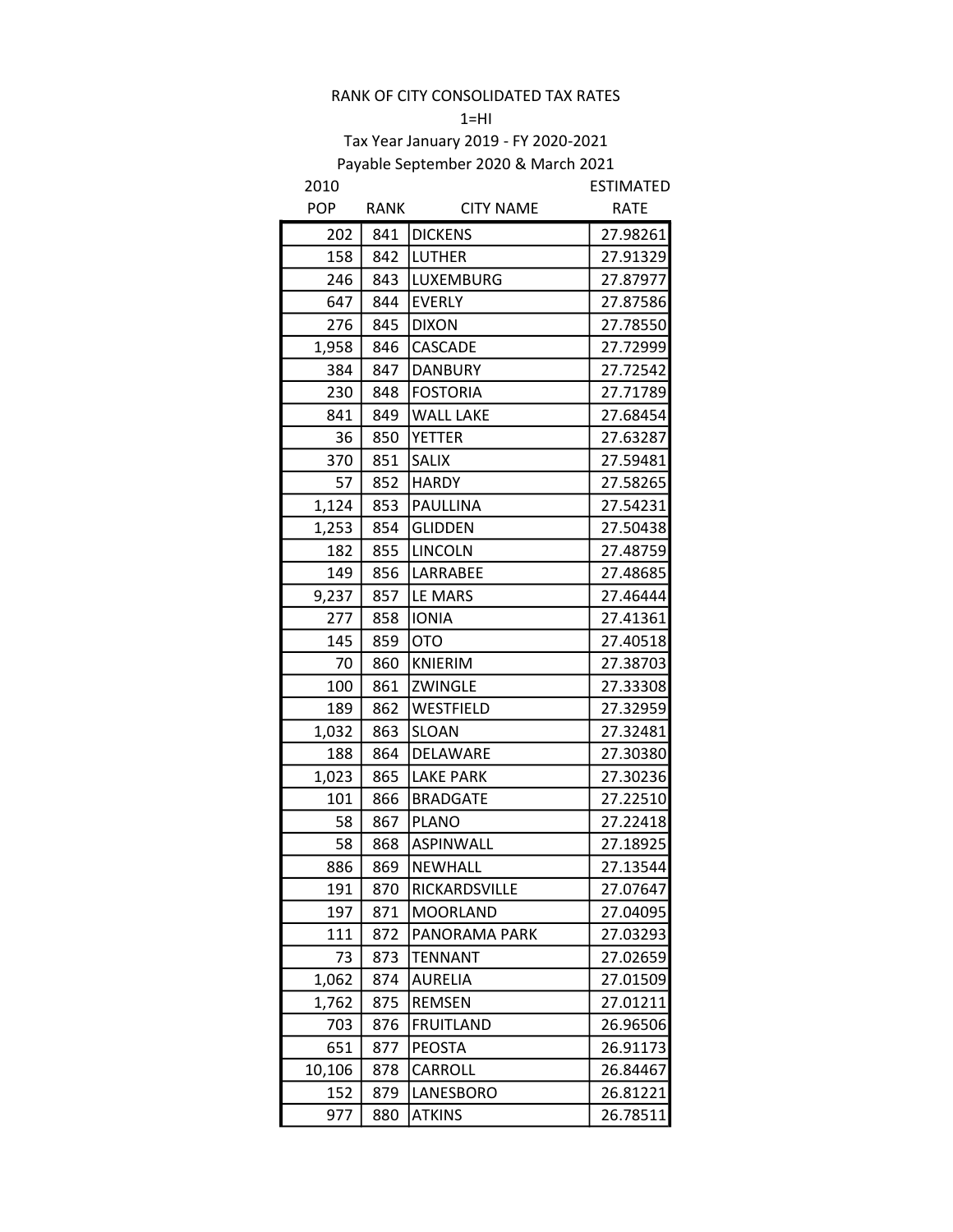#### $1=HI$

| 2010       |      |                             | <b>ESTIMATED</b> |
|------------|------|-----------------------------|------------------|
| <b>POP</b> | RANK | <b>CITY NAME</b>            | <b>RATE</b>      |
| 381        | 881  | <b>WORTHINGTON</b>          | 26.71679         |
| 118        | 882  | <b>NORTH WASHINGTON</b>     | 26.64255         |
| 293        | 883  | <b>DONAHUE</b>              | 26.63994         |
| 1,278      | 884  | <b>LAKE VIEW</b>            | 26.63432         |
| 334        | 885  | <b>TEMPLETON</b>            | 26.62821         |
| 430        | 886  | <b>FARNHAMVILLE</b>         | 26.33965         |
| 182        | 887  | <b>SPRINGBROOK</b>          | 26.28117         |
| 875        | 888  | <b>INWOOD</b>               | 26.27558         |
| 404        | 889  | <b>TERRIL</b>               | 26.26353         |
| 4,159      | 890  | <b>ELDRIDGE</b>             | 26.15160         |
| 126        | 891  | <b>ARCHER</b>               | 26.13069         |
| 330        | 892  | <b>HARPERS FERRY</b>        | 26.10791         |
| 215        | 893  | <b>BOXHOLM</b>              | 26.09002         |
| 687        | 894  | <b>KEYSTONE</b>             | 26.01882         |
| 150        | 895  | <b>MAHARISHI VEDIC CITY</b> | 26.00618         |
| 479        | 896  | <b>ROYAL</b>                | 25.86023         |
| 4,261      | 897  | <b>SPIRIT LAKE</b>          | 25.84384         |
| 147        | 898  | LEDYARD                     | 25.77220         |
| 250        | 899  | <b>CLEGHORN</b>             | 25.58759         |
| 477        | 900  | <b>BREDA</b>                | 25.43070         |
| 163        | 901  | <b>MAYSVILLE</b>            | 25.41540         |
| 339        | 902  | <b>HOLY CROSS</b>           | 25.35705         |
| 55         | 903  | <b>CLAYTON</b>              | 25.35123         |
| 137        | 904  | <b>FRASER</b>               | 25.29080         |
| 73         | 905  | <b>GRAF</b>                 | 25.21088         |
| 118        | 906  | <b>ST PAUL</b>              | 25.19167         |
| 103        | 907  | WILLEY                      | 25.14183         |
| 101        | 908  | <b>CENTRALIA</b>            | 25.12372         |
| 187        | 909  | <b>ALVORD</b>               | 25.07183         |
| 92         | 910  | <b>GIBSON</b>               | 24.79132         |
| 53         | 911  | <b>BEAVER</b>               | 24.53477         |
| 443        | 912  | ARCADIA                     | 24.39782         |
| 97         | 913  | <b>MORRISON</b>             | 24.33440         |
| 202        | 914  | <b>HALBUR</b>               | 24.32740         |
| 186        | 915  | <b>SHERRILL</b>             | 24.20742         |
| 754        | 916  | <b>MERRILL</b>              | 24.13799         |
| 170        | 917  | <b>ROCK FALLS</b>           | 23.93957         |
| 788        | 918  | LARCHWOOD                   | 23.82983         |
| 134        | 919  | <b>ST MARYS</b>             | 23.78725         |
| 102        | 920  | CRAIG                       | 23.66444         |